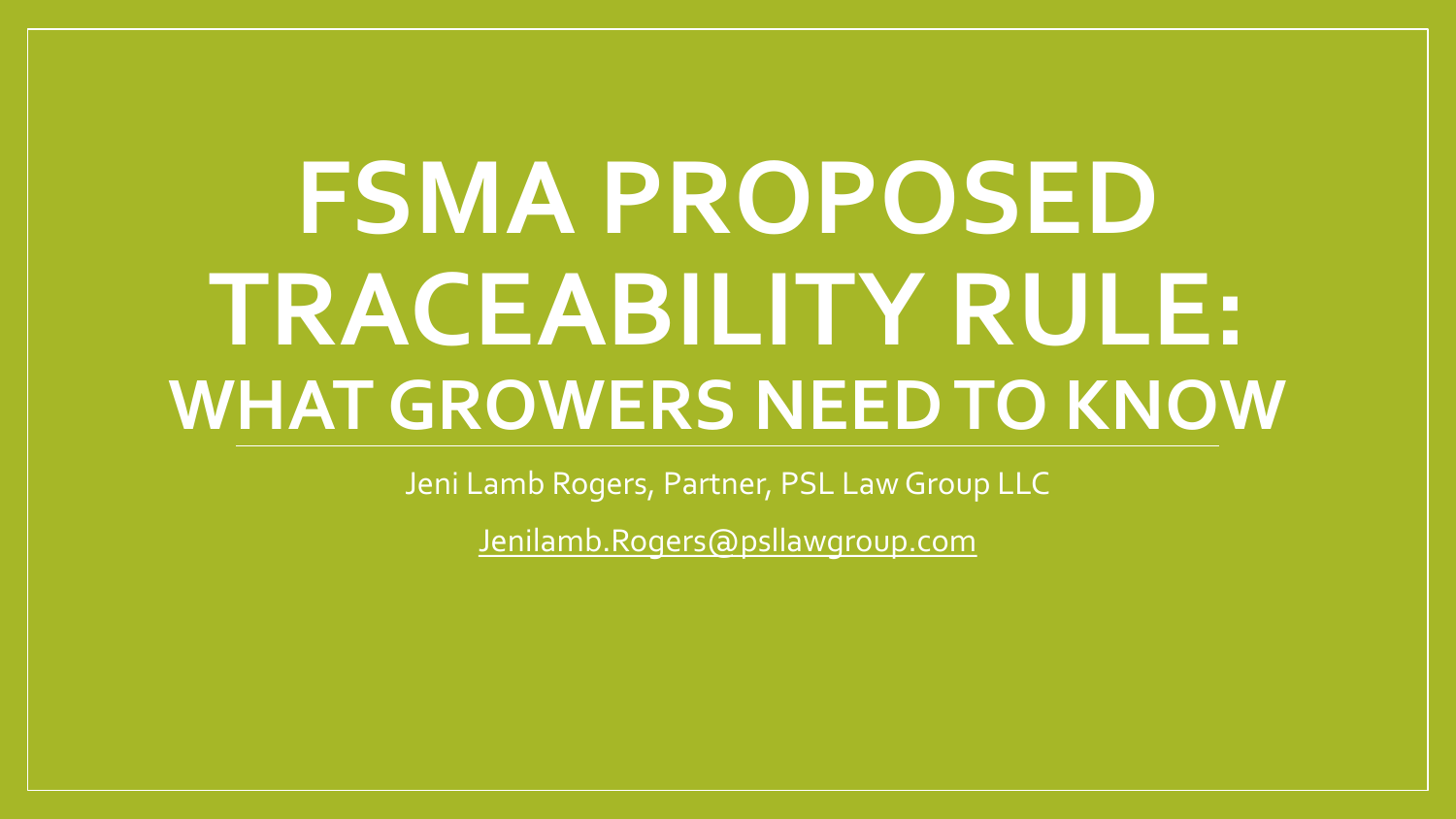#### Disclaimer

This presentation is designed to provide general information on pertinent legal topics, and the statements are made for educational advice. They do not constitute legal advice, and do not necessarily represent the views of PSL Law Group LLC or any of its attorneys other than myself. This presentation is not intended to create an attorney-client relationship between you and PSL Law Group LLC. If you have specific questions as to the application of the law to your activities, you should seek the advice of your legal counsel.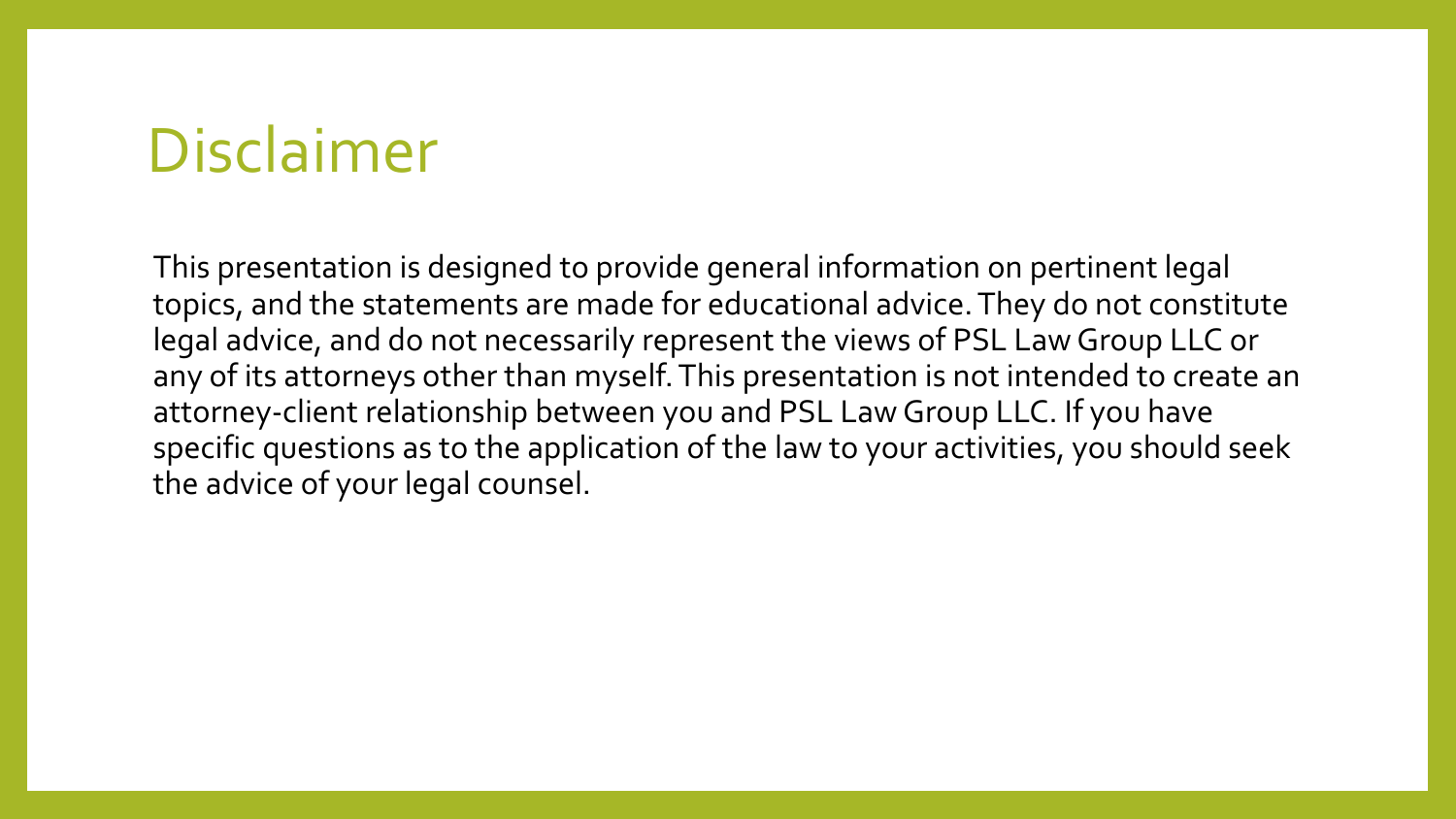### Goals for Today

| Provide        | Provide background on the history of the Rule and Scope                                                                                               |
|----------------|-------------------------------------------------------------------------------------------------------------------------------------------------------|
| Identify       | Identify what produce will be subject to the Rule                                                                                                     |
| Show           | Show how the proposed rule is designed to "work"                                                                                                      |
| Explain        | Explain recordkeeping requirements                                                                                                                    |
| Recognize      | Recognize limited exemptions                                                                                                                          |
| <b>Discuss</b> | Discuss the CFVGA food safety committee's plans for developing and submitting comments                                                                |
| Ask            | Ask for your feedback on the rule & to sign up one- on-one with a food safety committee member so that we can<br>draft effective Association comments |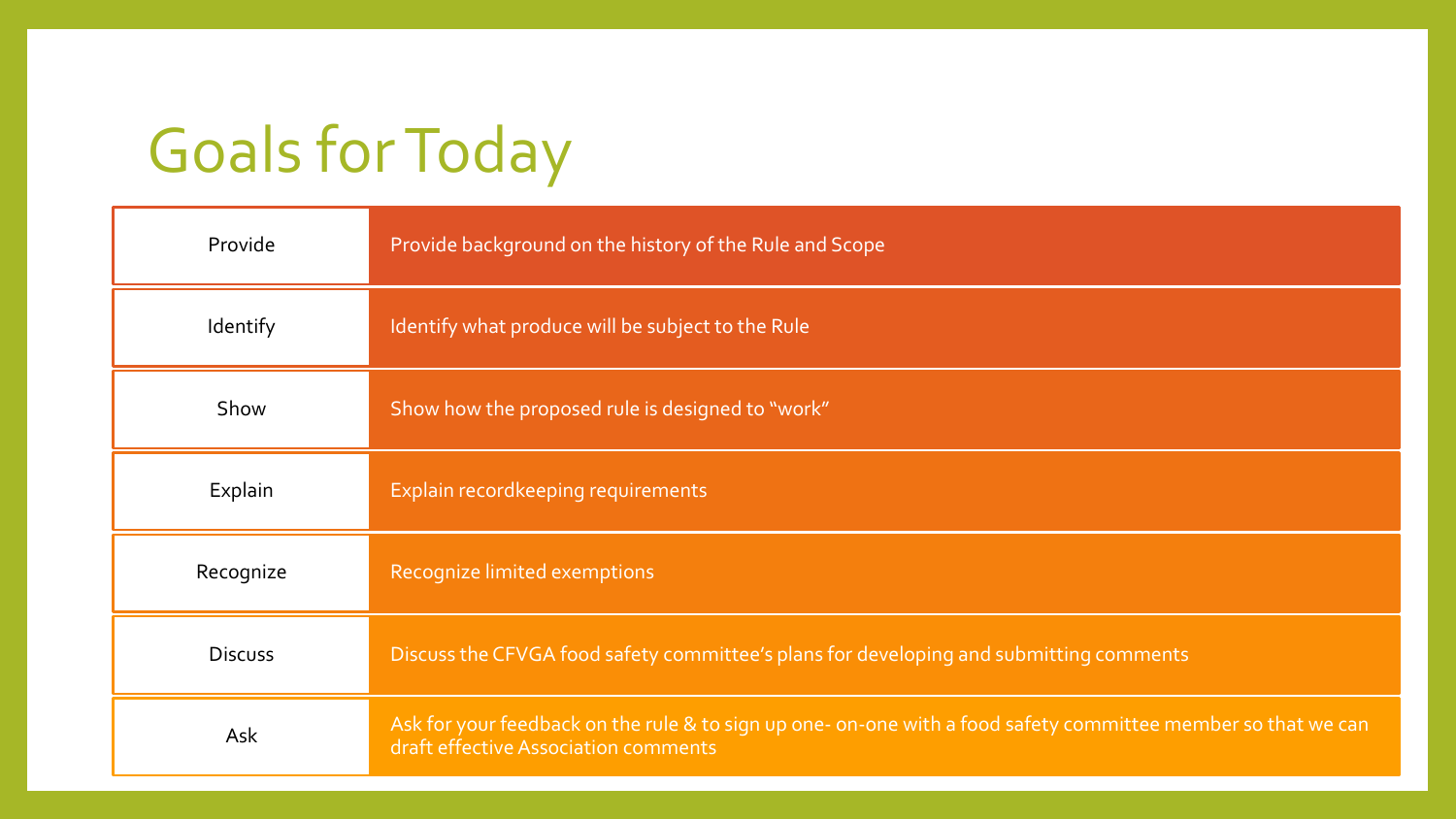#### History of the Proposed Rule & Scope

- Last Mandatory rule from the Food Safety Modernization Act, signed Jan 4, 2011
- Section 204 of FSMA
	- Required FDA to commission a series of pilot projects
	- Requires the designation of certain high-risk foods, based upon foodborne illness outbreak data from CDC
	- Requires that the FDA establish certain additional recordkeeping requirements
		- Must be technology neutral
		- Science-based
		- Scale-appropriate
- Originally list was required to be proposed within 1 year, Proposed Rule within 2 years
- Center for Food Safety sued for failing to issue this rule, produced on a court ordered deadline in September 2020
- Broadest FSMA rule includes PERSONS, not just farms and facilities
	- Distributors, Restaurants, and Retailers will be required to keep records
- Comments are currently due February 22, 2021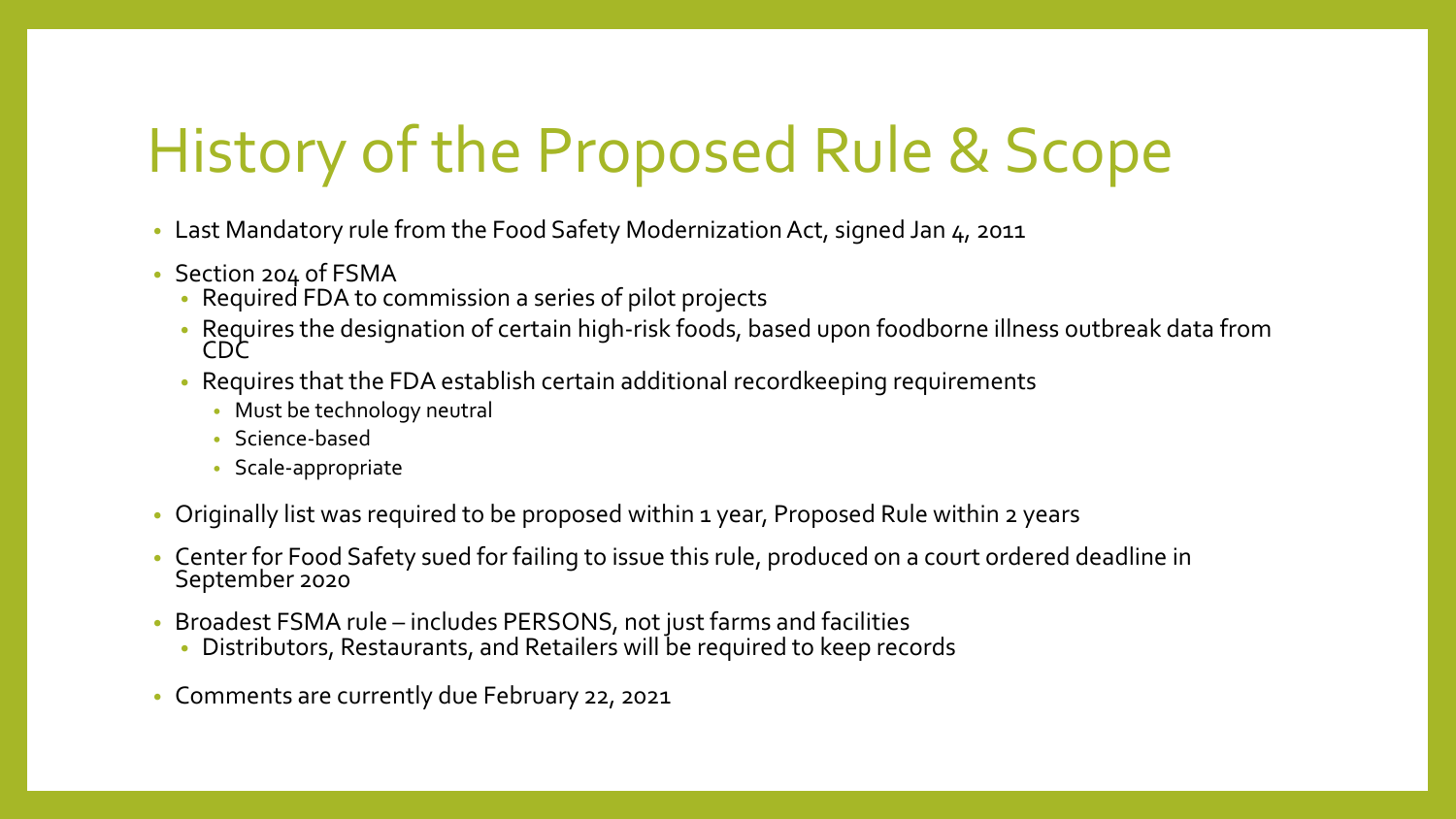#### Establishes The Food Traceability List

• Contains certain produce

- i. Cucumbers
- ii. Fresh herbs
- iii.Leafy greens (including fresh cut)
- iv.Melons -- (including watermelons)
- v. Peppers
- vi.Sprouts
- vii.Tomatoes
- viii.Tropical tree fruits
- ix.ALL Fresh cut fruits and veggies (unless not customarily consumed raw)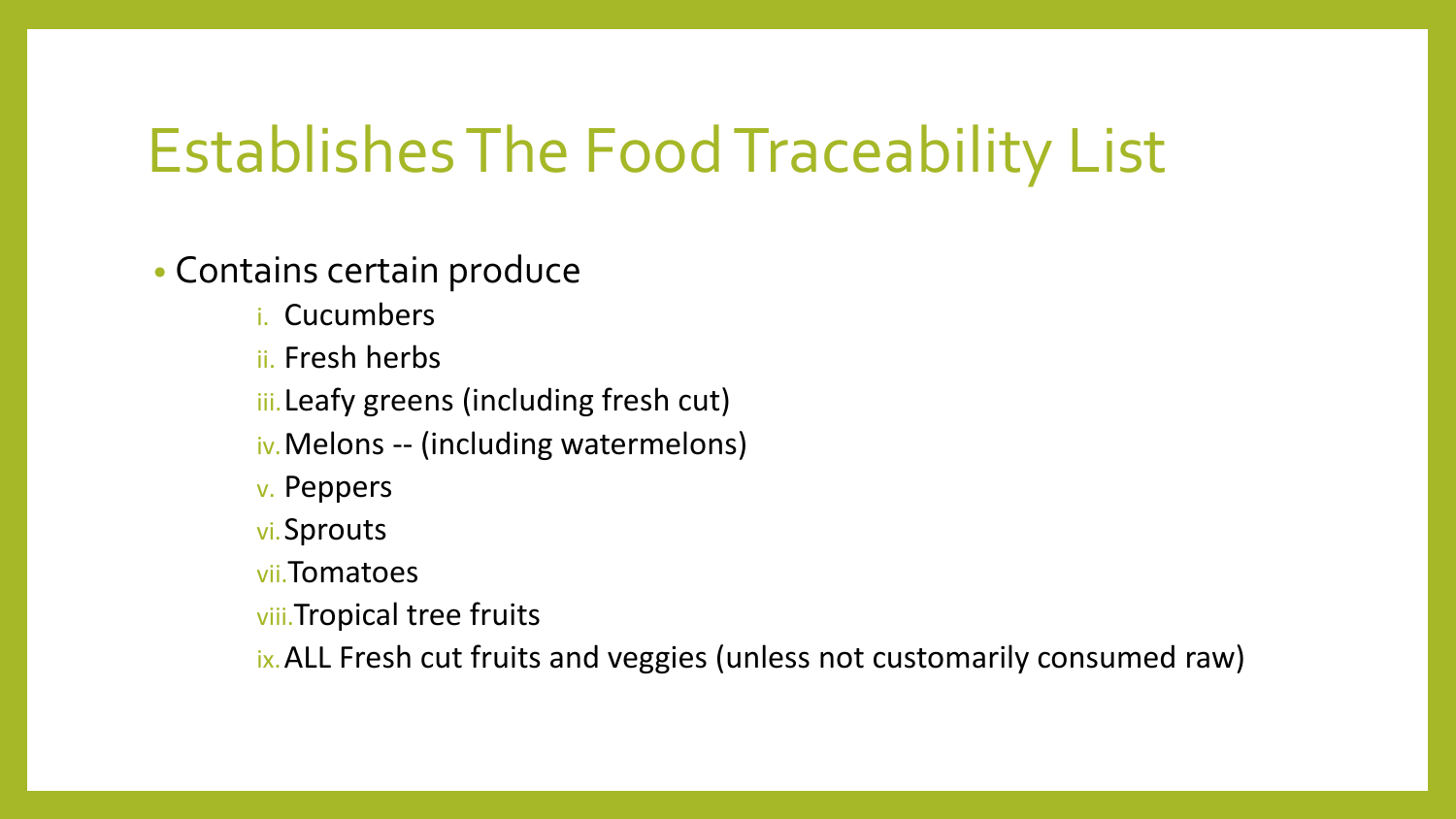#### Defines Key Data Elements (KDEs) to be collected during ALL Critical Tracking Events (CTEs)

- The Critical Tracking Events
	- GROWING
	- RECEIVING
	- CREATING
	- TRANSFORMING
	- SHIPPING
- Most growers of produce on the FTL will be doing (if regulated as a farm)
	- GROWING
	- SHIPPING
	- And may be RECEIVING
- And may be (especially if you are a registered food facility)
	- GROWING, RECEIVING, CREATING, TRANSFORMING, SHIPPING --*see bonus slides*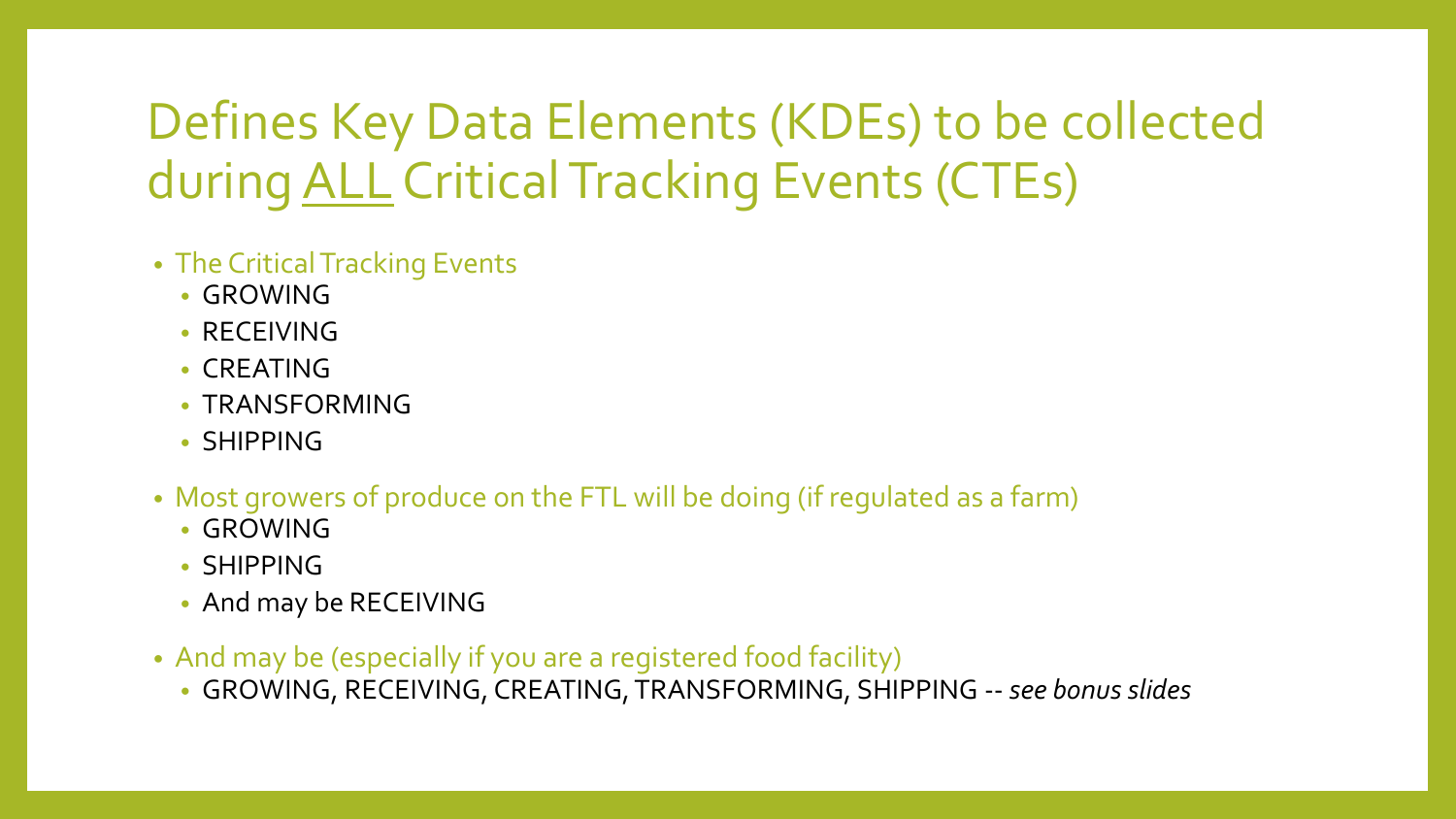#### How this "works" – FDA Example #1



Farm(s) Food Facilities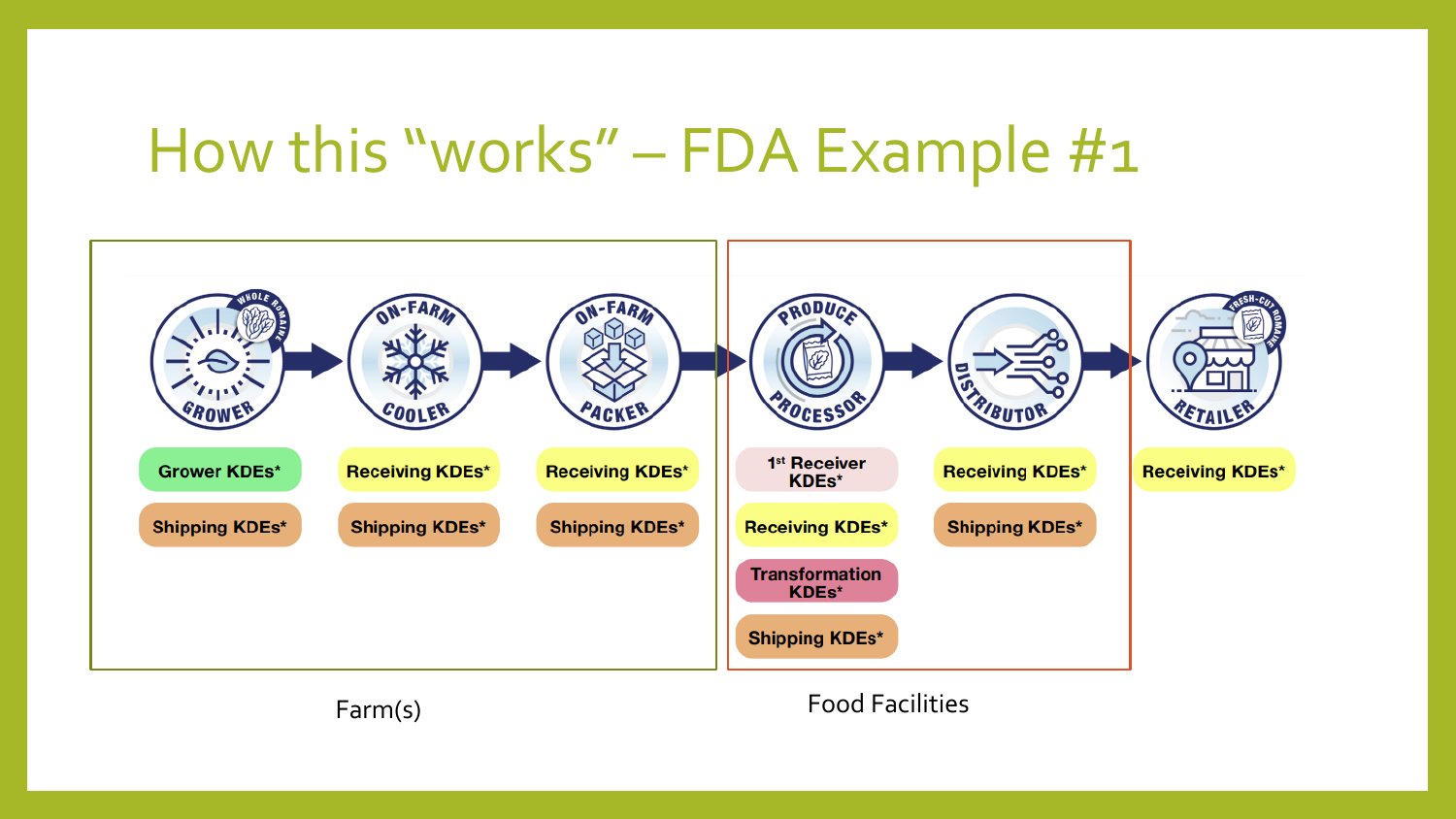#### Core Concepts/Definitions

- **Farm:** same (problematic) definition we have from the PSR
- **First-Receiver:** first non-farm entity to receive produce listed on the FTL
- **Traceability product description:** commercial description of the product used for stocking or selling, including the category code or term, and trade description **(assigned by the entity)**
- **Traceability product identifier:** unique identification code (often alphanumeric) that an entity assigns to specific type of product (**assigned by the entity**)
- **Traceability lot code:** descriptor (often alphanumeric) assigned to a particular lot **(CANNOT be changed until transformation – will be generated by the Farm or First Receiver)**
- **Location Description:** A complete physical address and other key contact information, specifically the business name, physical location name, primary phone number, physical location street address (or geographical coordinates), city, state, and zip code
- **Location Identifier:** A unique identification code that an entity assigns to the physical location name identified in the corresponding location description
- **POC:** Point of contact name of the responsible individual
- *See* the FDA Glossary<https://www.fda.gov/media/143468/download>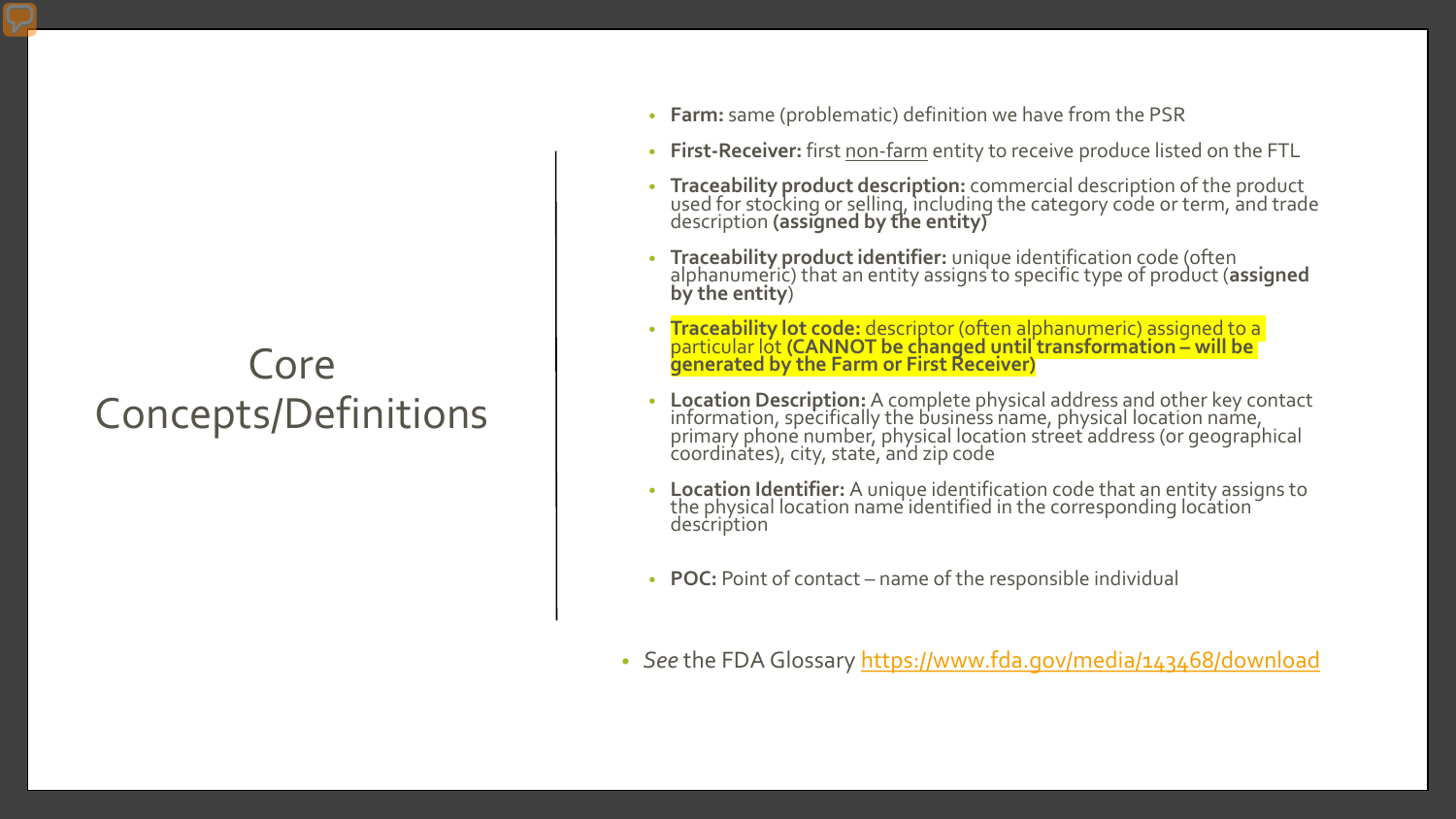#### Farm Growing KDE requirements

| <b>CTE Definition or</b><br><b>Example</b>             | Required KDEs to be collected/generated                                               |
|--------------------------------------------------------|---------------------------------------------------------------------------------------|
| You grow one or more<br>types of produce on<br>the FTL | - Traceability lot code linked to growing area coordinates for each grown FTL<br>food |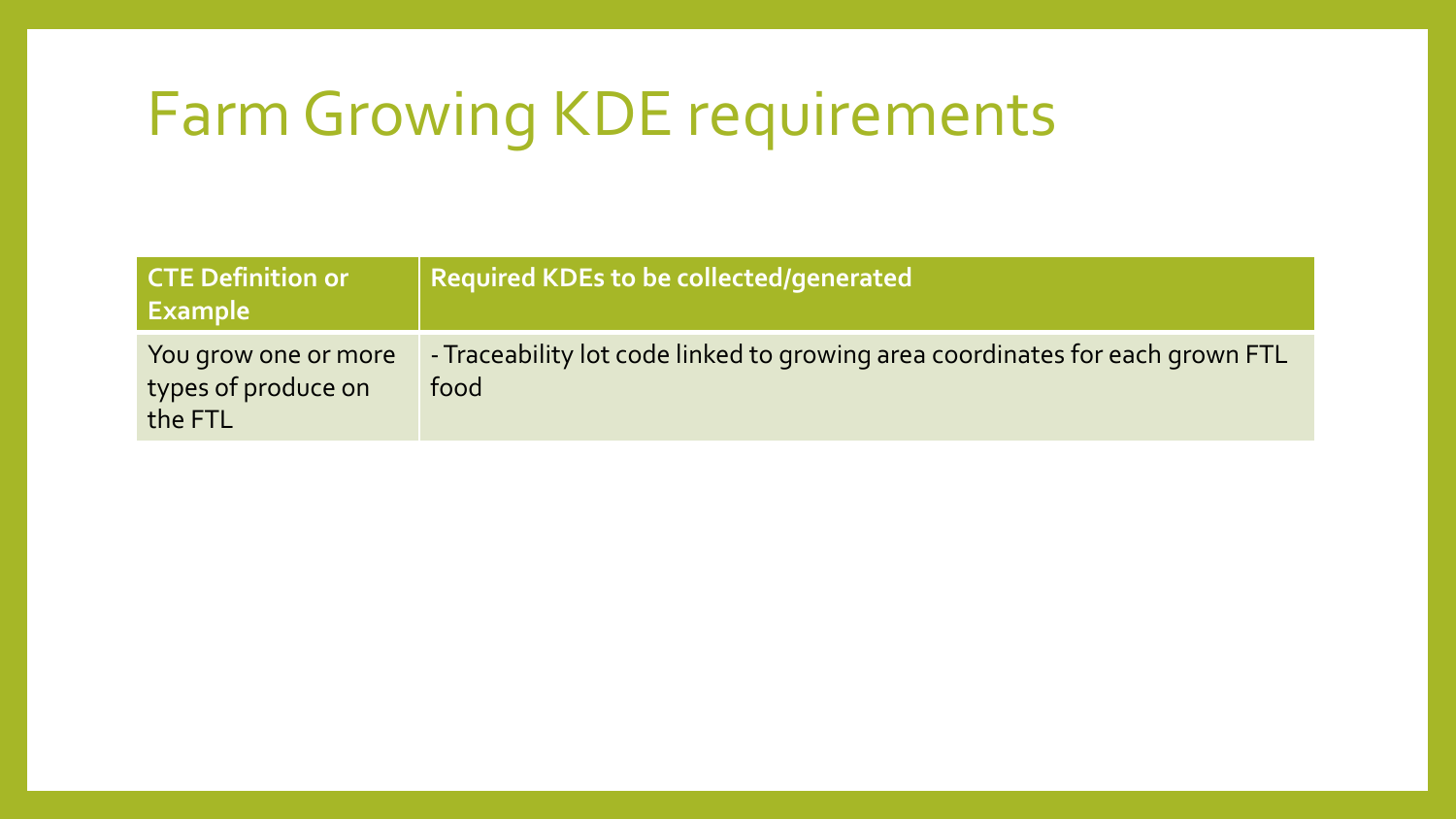## Farm Shipping KDE requirements

| <b>CTE Definition or</b><br><b>Example</b>                                       | <b>Required KDEs to be collected/generated</b>                                                                                                                                                                                                                                                                                                                                                                                                                                                                                                                                                                                        |
|----------------------------------------------------------------------------------|---------------------------------------------------------------------------------------------------------------------------------------------------------------------------------------------------------------------------------------------------------------------------------------------------------------------------------------------------------------------------------------------------------------------------------------------------------------------------------------------------------------------------------------------------------------------------------------------------------------------------------------|
| You sell or ship one or<br>more types of produce<br>on the FTL from your<br>farm | - Statement that you are farm under the FDA definition of "farm"<br>Location identifier and location description of the originator of the food<br>$\frac{1}{\sqrt{2}}$<br>- Business name, POC, and phone number of the harvester of the food (if<br>not the shipper) and the DATE and TIME of harvesting<br>Location identifier and location description of the place where the food<br>$\omega_{\rm c}$<br>was cooled (if not by the shipper) and the DATE and TIME of cooling<br>- Location identifier and location description of the place where the food<br>was packed (if not by the shipper) and the DATE and TIME of packing |

As written, a farm or the first receiver may assign the traceability lot code linked to all of the Farm Shipper information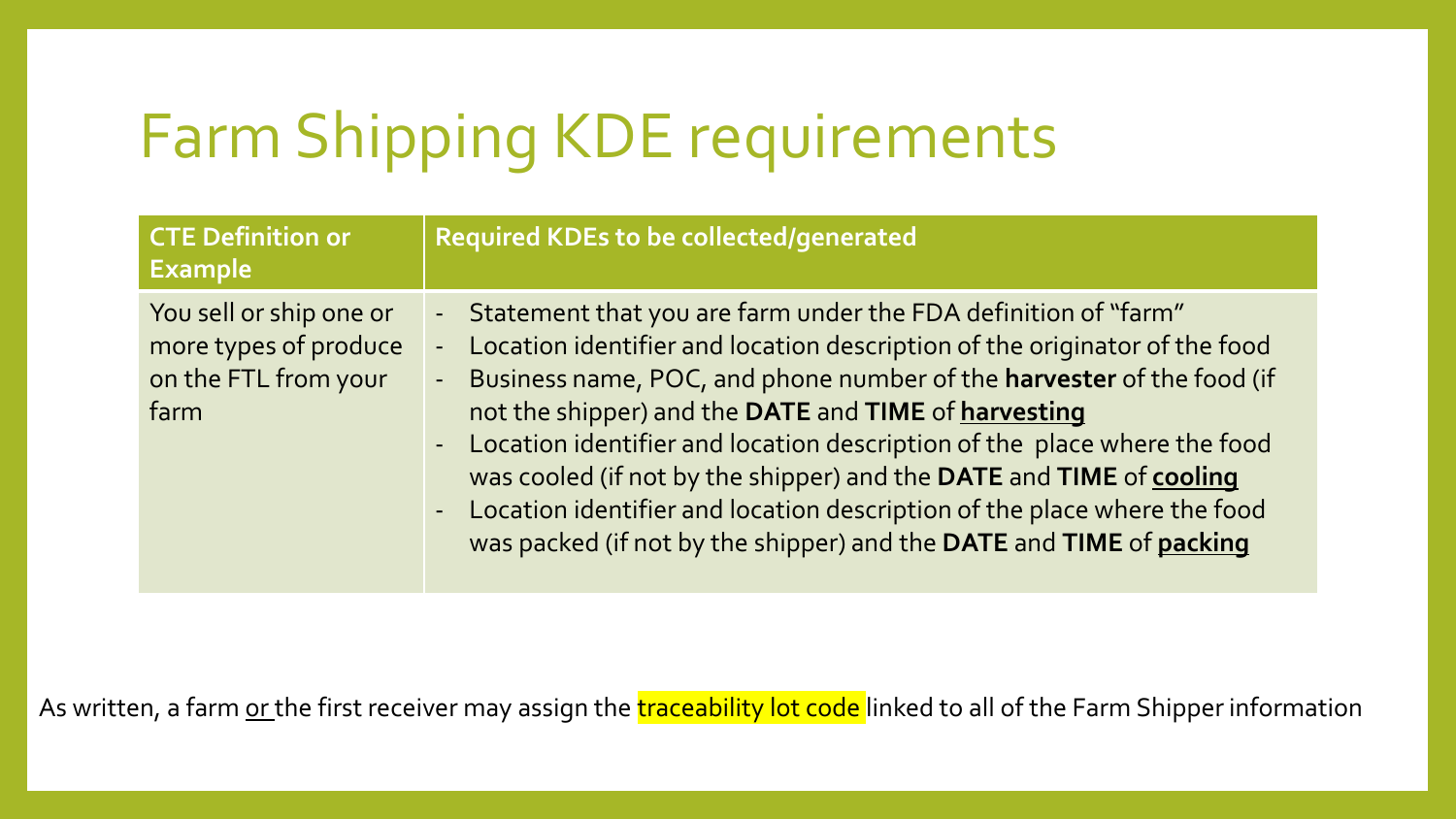### Farm Receiving KDEs

| <b>CTE Definition or Example</b>                      | Key Data Elements that must be collected            |
|-------------------------------------------------------|-----------------------------------------------------|
| <b>Receiving (ALL persons receiving a listed food</b> | -ALL receivers                                      |
| other than consumers)                                 | -Location identifier & location description for     |
| EX:                                                   | immediate previous source                           |
| --you receive listed produce for another farm to      | -Entry number (if an imported food)                 |
| pack or cool and meet the definition of a             | -Location identifier & location description for     |
| "primary production farm" or a "secondary             | where food received + date & time of receipt        |
| activities farm"                                      | -Quantity & unit of measure of the food             |
| --packers                                             | -Traceability product identifier                    |
| --aggregators                                         | -Location identifier & location description for the |
| --distributors                                        | lot code generator                                  |
|                                                       | -Reference record types and numbers where           |
|                                                       | information is stored                               |
|                                                       | -Name of the transporter                            |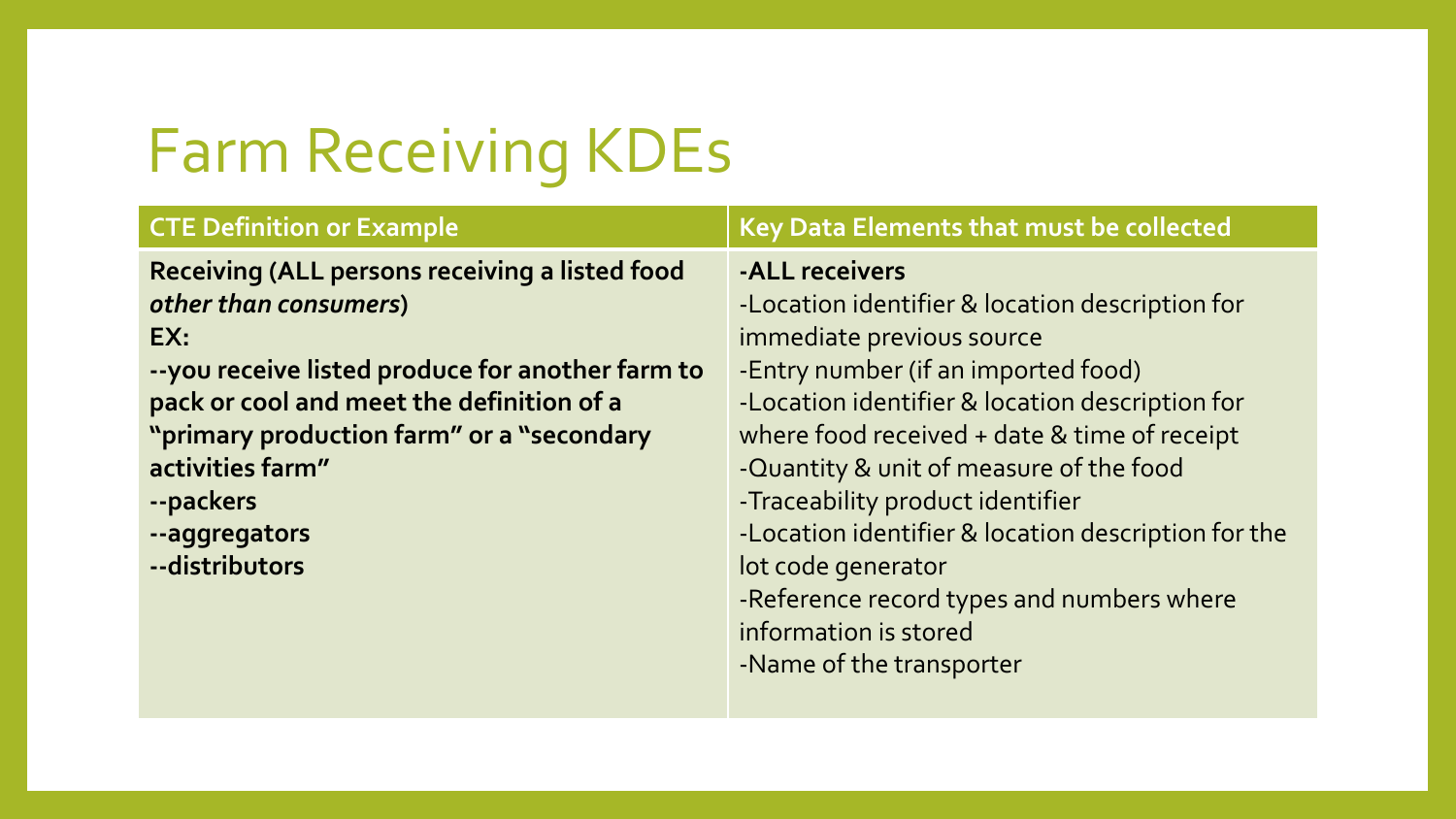#### FDA Example #2

#### **Cantaloupe**



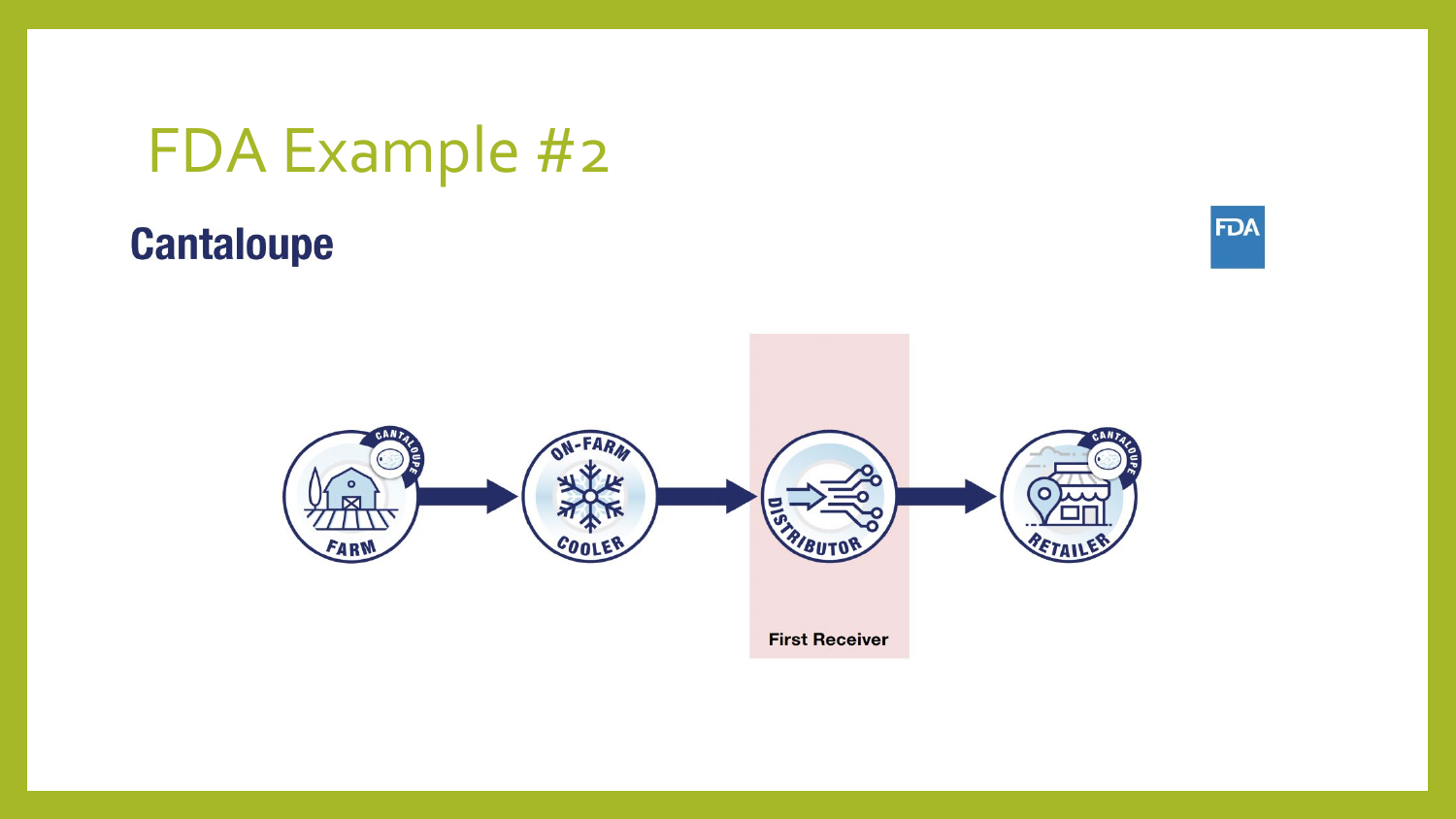#### FDA Example #3 **Mangoes**

**FDA** 



Note: In this example, Farm #2 purchases and takes physical possession of the mangoes from Farm #1. However the Importer/Wholesaler would be considered the First Receiver, since that is the first non-farm entity who receives the food.

**First Receiver**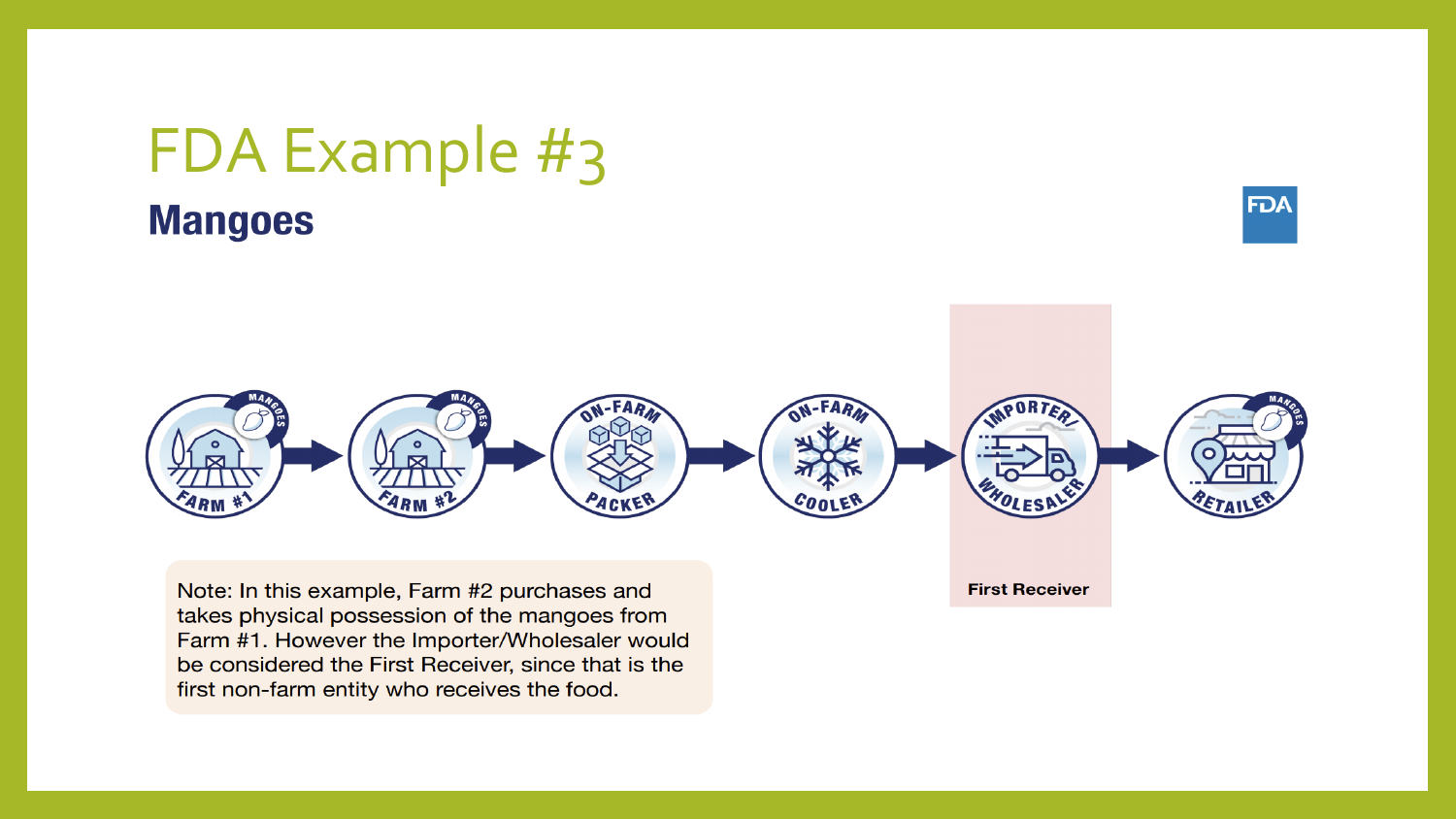#### Requires Additional Traceability Records

- Description of the reference records
- List of all FTL food shipped
	- For diversified growers, this is a detailed classification exercise
- Description of how traceability lot codes are assigned
- Supplemental information necessary to understand the firm's traceability system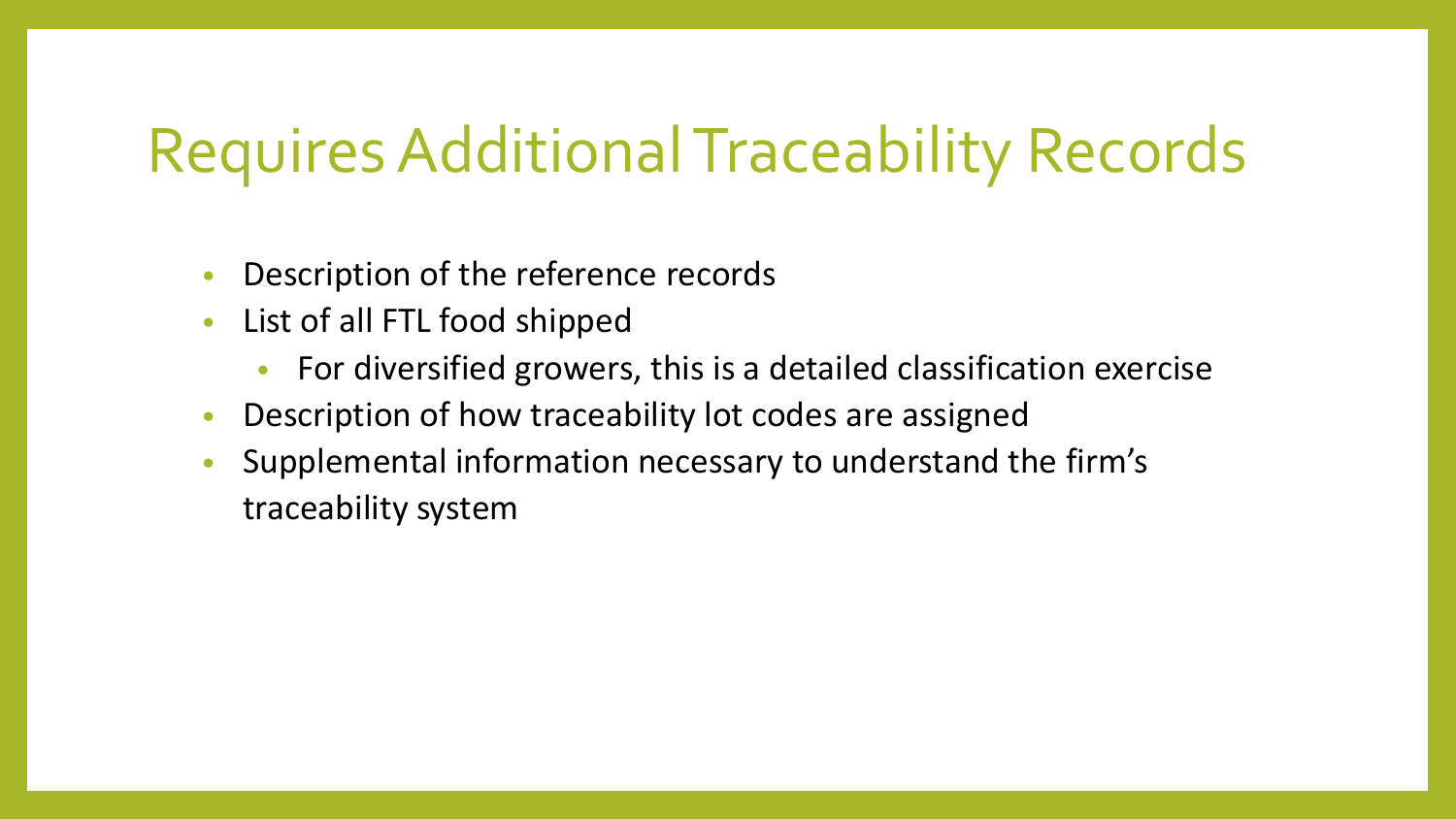#### Adds Record Retention, Form, and Availability Requirements

- a.Must be available within 24 hours of a record request b.Maintained for 2 years
- c. And, **be made available in an electronic and sortable spreadsheet within 24 hours of FDA request**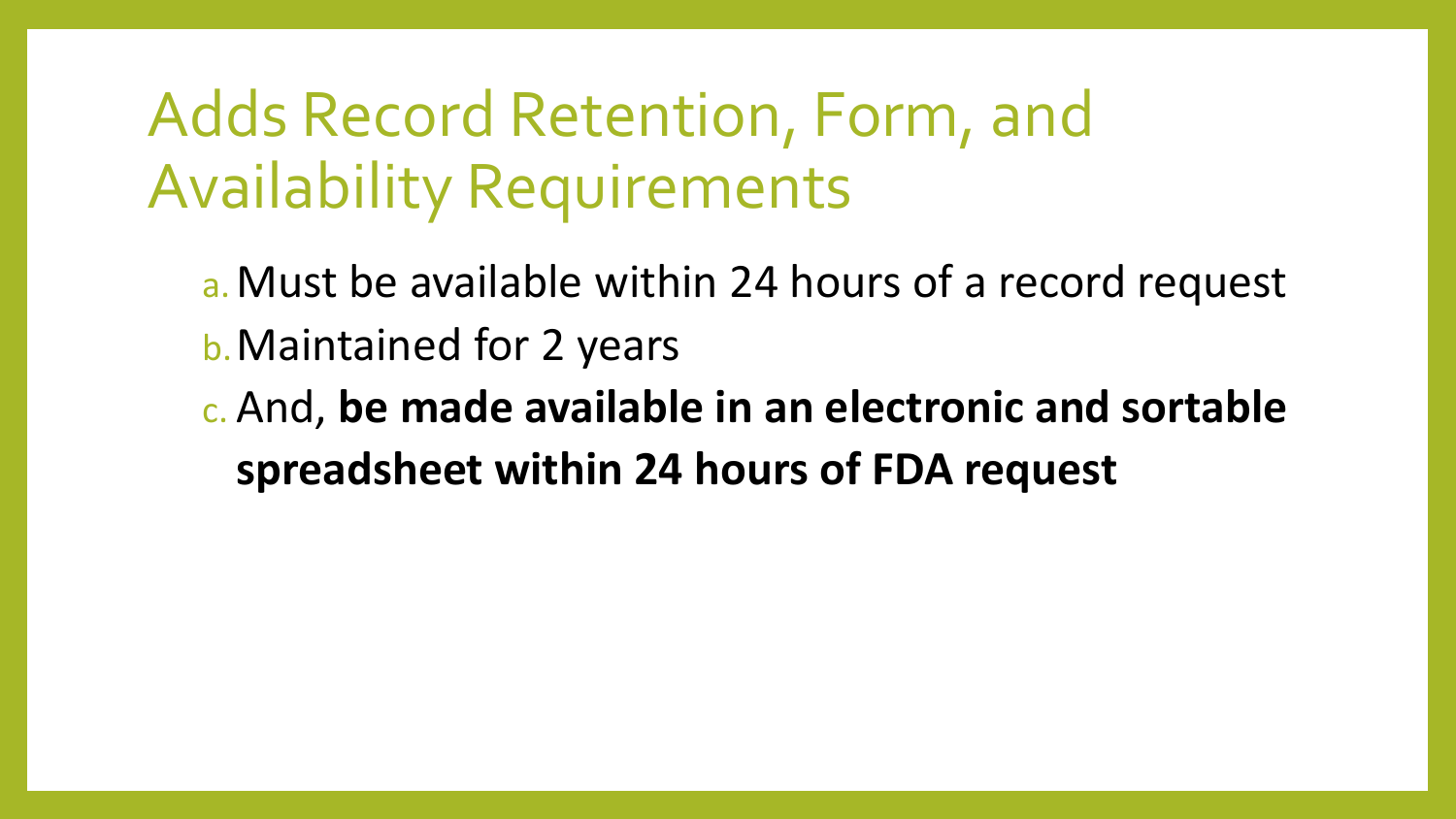#### Gives Limited Farm Exemptions

- **Exemptions for Listed Foods that receive certain types of processing -- "kill step"** 
	- Follows the commercial processing exemption of the produce safety rule
		- Canning, cooking, juicing, pasteurization, etc.
- **Requirements for foods later subject to a kill step**
	- Records not required for subsequent shipping, but records are required for
		- Receiving listed food
		- Application of the kill step to the listed food
- **Farms with less than \$25,000 in produce under the PSR calculation**
- **Farm direct sales to consumers** 
	- **(NO PARALELL QUALIFIED EXEMPTION TO THE PSR)**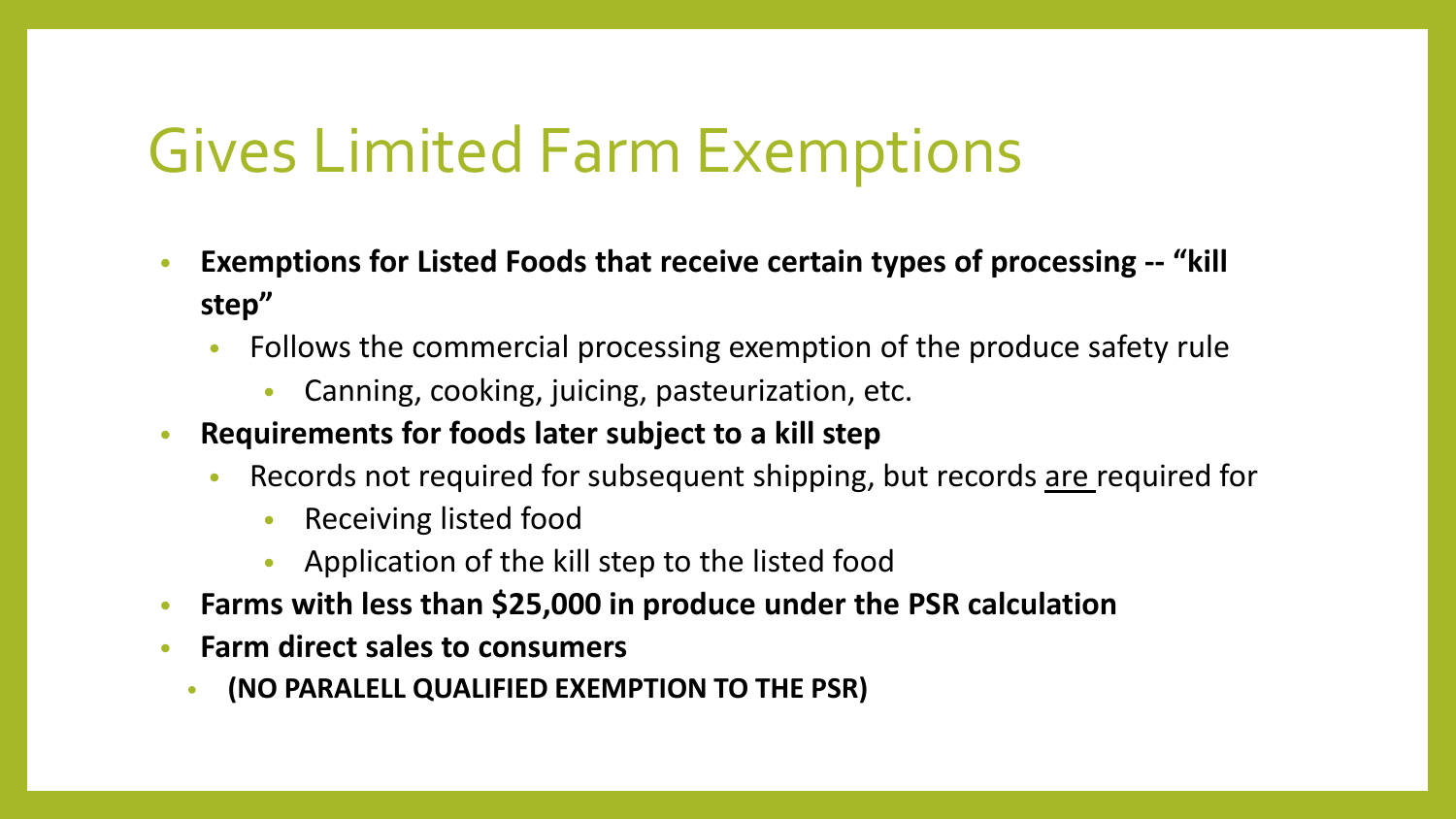#### Additional Limited Farm Exemptions

- **Food produced and packaged on a farm in fully enclosed container that maintains the integrity of the product to prevent subsequent contamination or alteration of the product & reaches the consumer with the full name, complete address, and phone number of where the product was packed**
	- Clamshells with holes, cardboard boxes, plastic bags with holes, netted bags are NOT eligible for this exemption
- **Produce that is rarely consumed raw**
- **Partial exemption for farm to school or farm to institution sales** the school food authority or entity is only required to document the name and address of the farm for 180 days.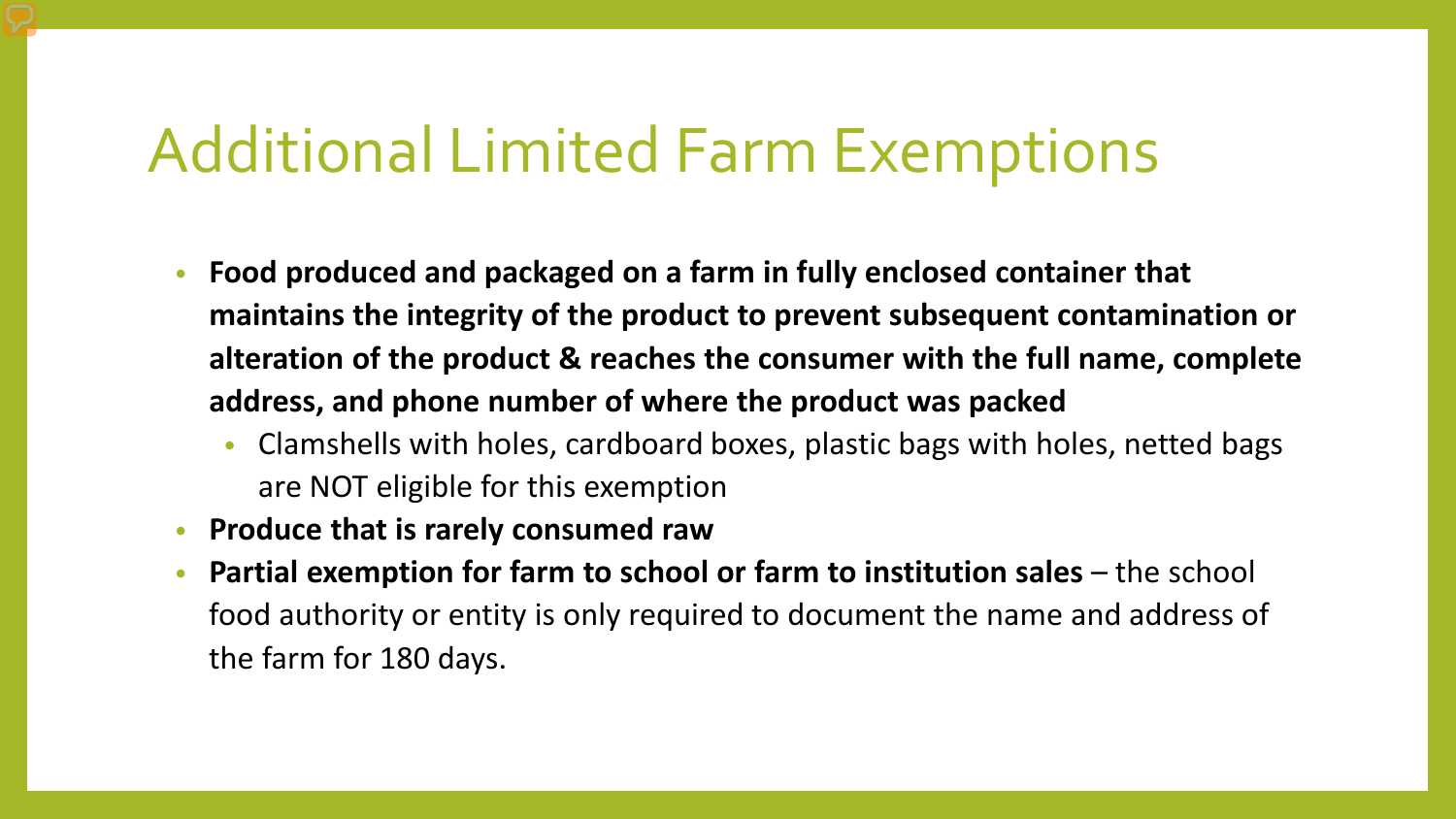## Creates Limited Exemptions for other parts of the Supply Chain

- **Transporters**
- **Co-Proposal for Small Retail Food Establishments (RFEs)**
	- i. Full exemption: RFEs that employ 10 or fewer full-time employees (FTEs) OR
	- ii. Partial exemption: RFEs that employ 10 fewer FTEs would only be exempt from the 24-hour spreadsheet requirement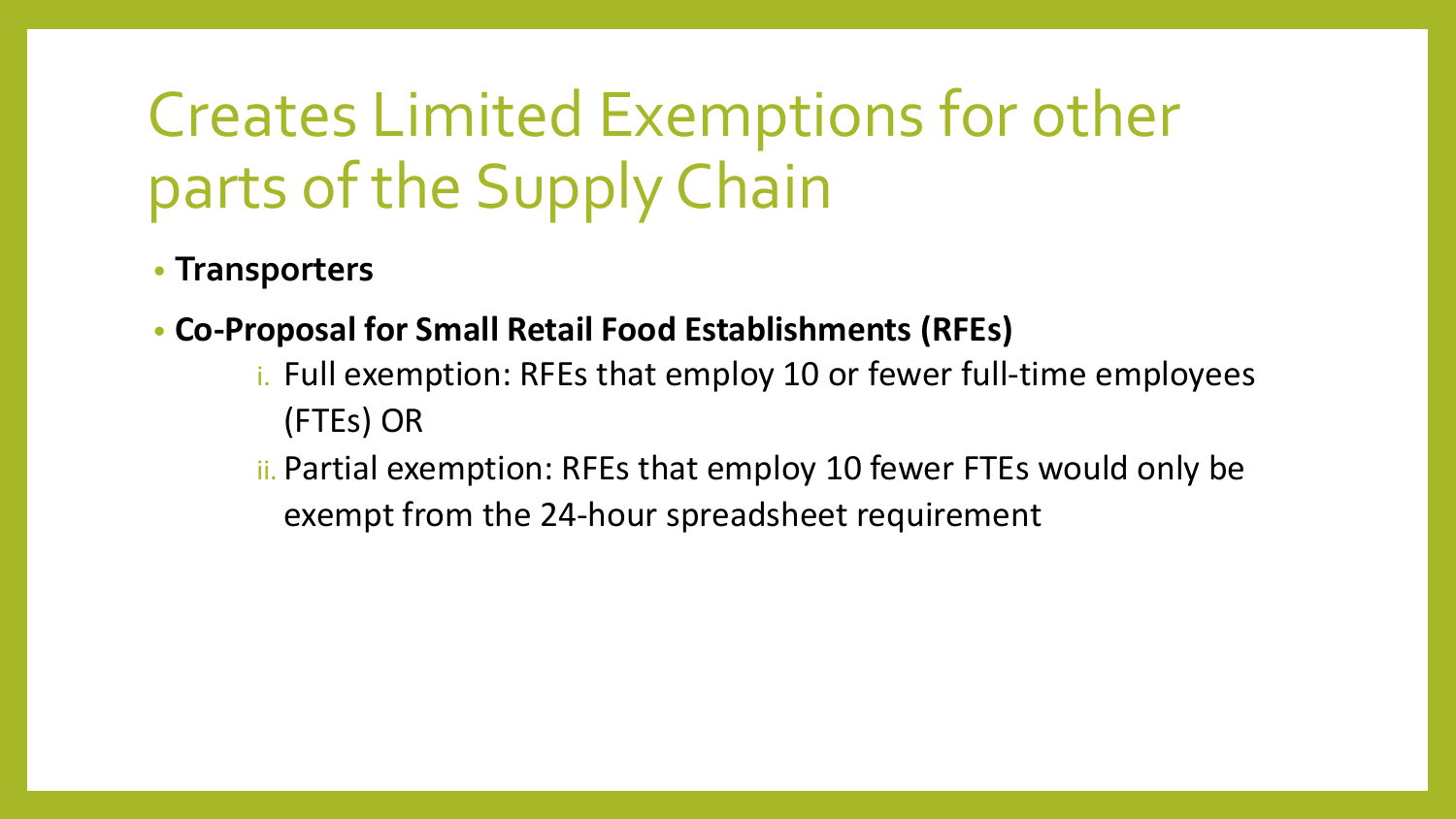#### Offers a Limited Waiver Process

- **Only granted for a showing of "economic hardship"** 
	- Economic hardship might be unique operations or geography
		- Not low revenue or few employees
	- For a "type" of entity citizen petition
	- Individual entity Written request for waiver
- **Waivers can be revoked**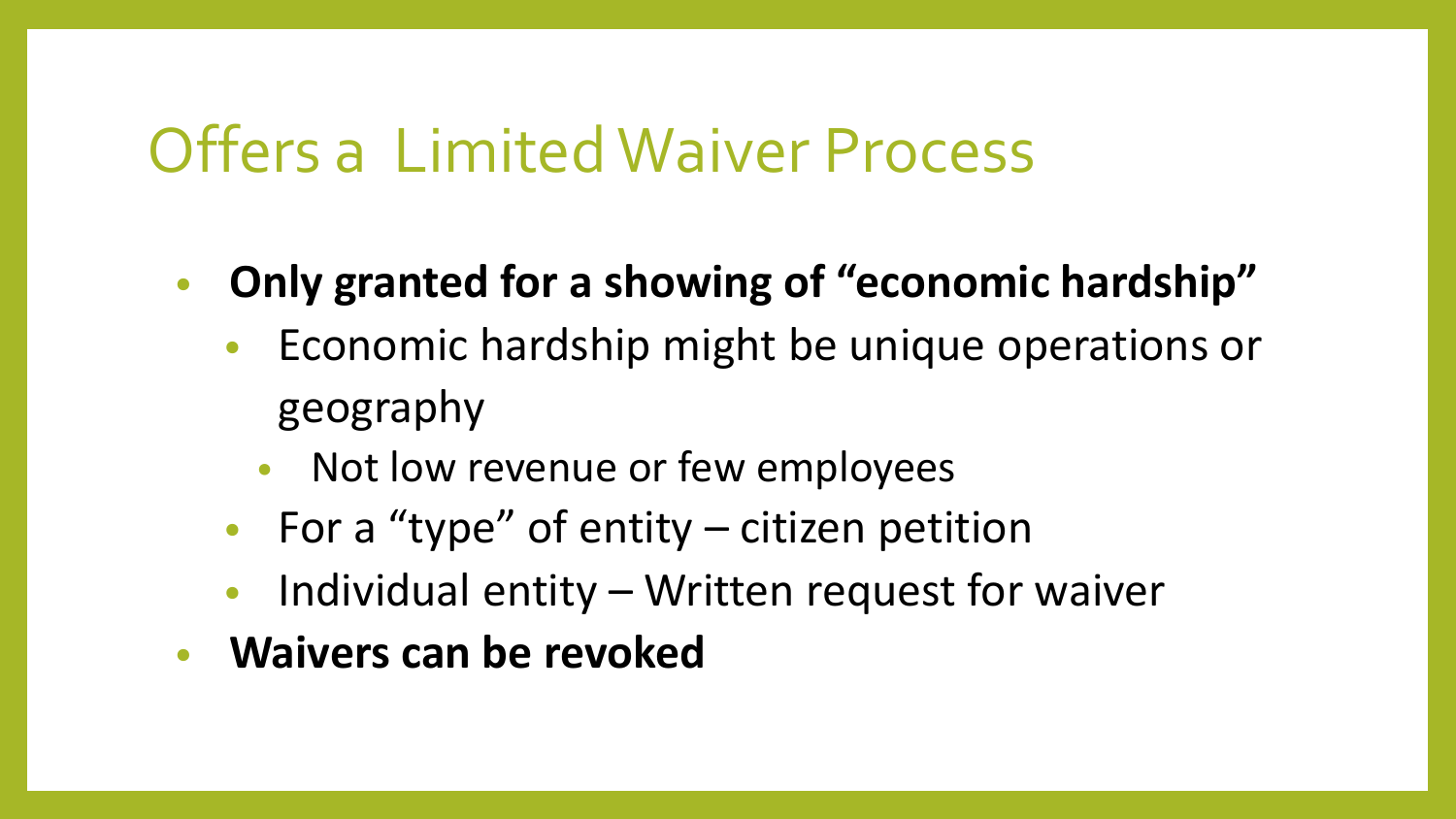#### Sets Compliance Dates

- Effective Date  $-60$  days after final publication
- Compliance date  $-2$  years after Effective Date
	- **In English**  2 years and 60 days after FDA publishes the final rule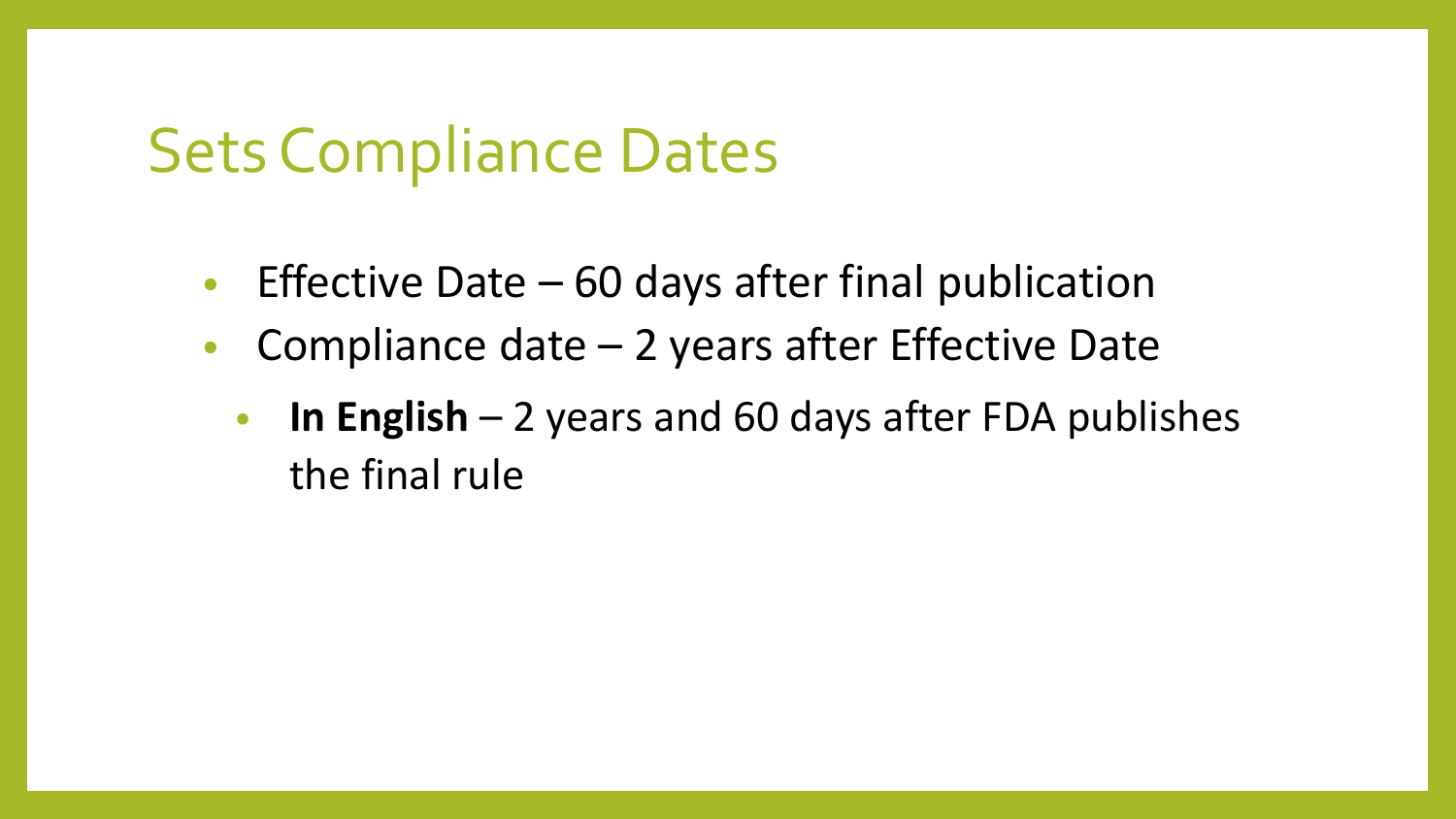#### CFVGA Food Safety Committee Concerns

- **Problems with relying on the existing farm definition when it is under revision**
	- **Gets very complicated with smaller growers and packhouses to know what their actual responsibility will be**
		- **Is the farm generating the lot code?**
		- **The pack house?**
		- **Or is the pack house a first receiver?**
- **No similar exemption as under the PSR for qualified exempt growers**
- **Education by whom, how, when, and with what resources?** 
	- **Challenges of educating growers – no minimum or continuing education requirement, high variability of traceability systems**
- **Too short a timeline for compliance**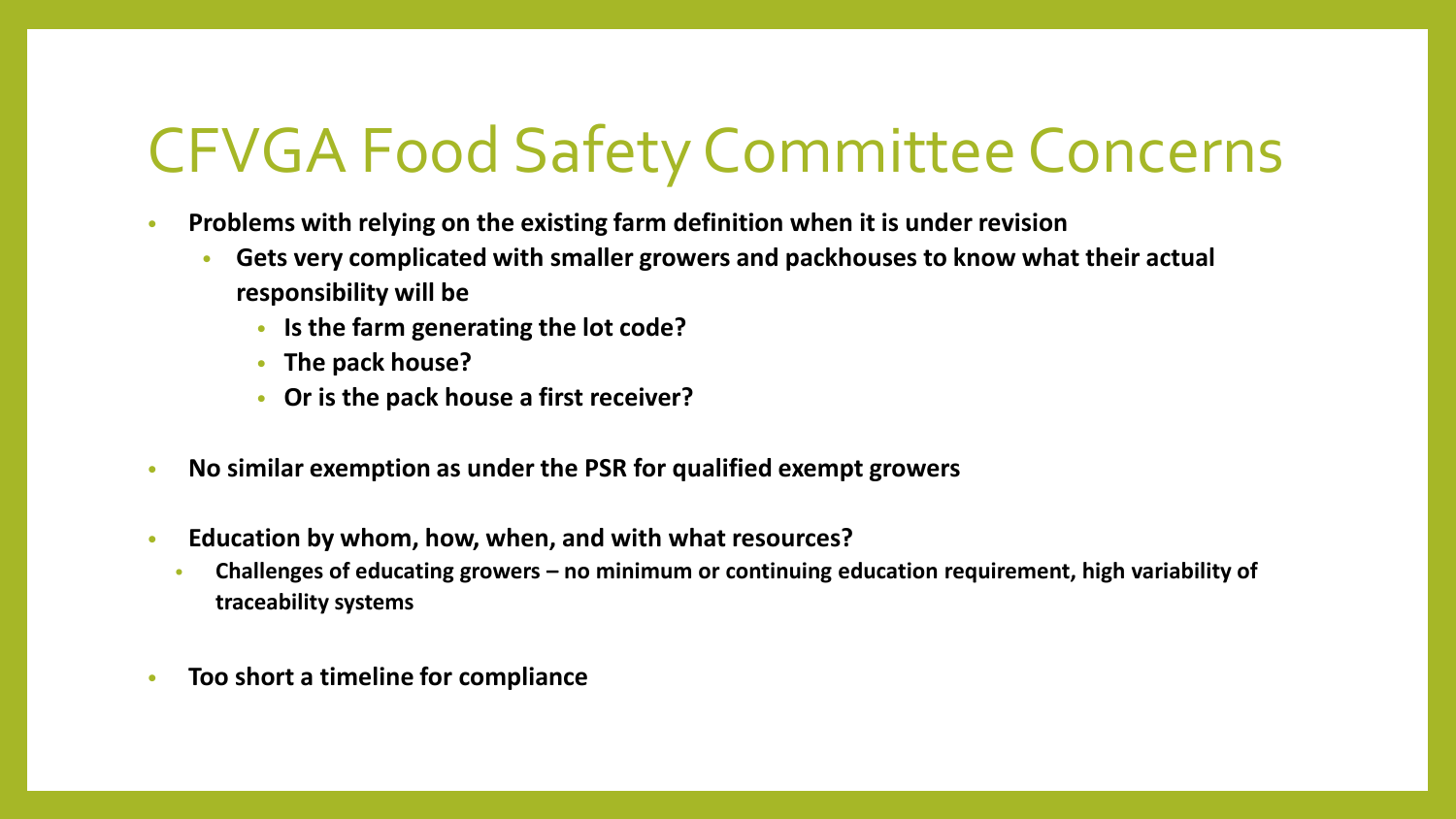#### CFVGA Food Safety Concerns

- **Enforcement by whom, how, and when?** 
	- **Farms – will Departments of Agriculture be allowed to inspect for this? FDA, or is this just in the event of a foodborne illness outbreak? Retailers outside of FDA jurisdiction?**
- **Requires very detailed collection of data not currently recorded in many farm traceability programs**
	- **Date, time, location of harvest, cooling, and packing --- more commonly date and field, but not time specific data**
		- **Harvest and cooling intervals may span a significant period of time**
		- **Practically, how does that get recorded?**
- **Confidentiality concerns: Sharing of very farm specific data with the entire supply chain – why not just to FDA?**
- **Variation in record keeping systems – paper based to electronic – a sortable spreadsheet within 24 hours could be a lot.**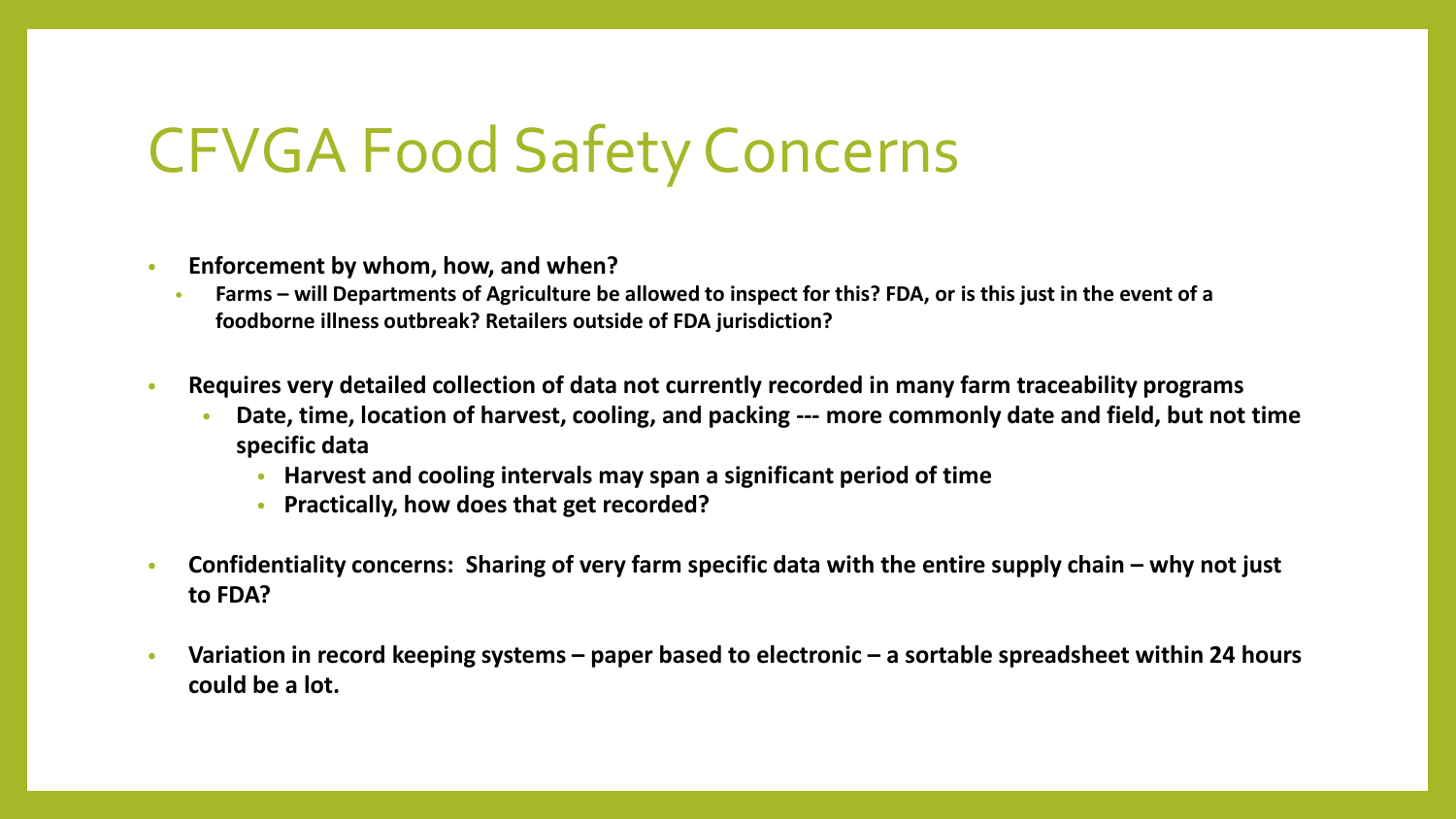#### What You Can Do

- 1. **Learn more about the Proposed Food Traceability Rule here:** 
	- **<https://www.fda.gov/food/food-safety-modernization-act-fsma/fsma-proposed-rule-food-traceability>**
- 2. **Sign up to give feedback to the CFVGA Food Safety Committee so we can draft comments**
	- FDA has asked for feedback about specific supply chains and how the rule does/does not appropriately map onto those supply chains
	- Ask you to sign up to meet one-on-one with a food safety committee member
		- We'll have specific questions, and ask you to share your concerns
		- Will anonymize for sharing with the agency.
	- Sign up here:

http://colostate.az1.qualtrics.com/jfe/form/SV\_ey5ijZ3RN8QhaOV

- 3. **Take the Western Growers Survey to include in the WGA comments** 
	- Marilyn will circulate once the survey is developed
- 
- 3. **Submit your individual comments using a Grower Form Letter drafted by the CFVGA Food Safety Committee**
	- Include the concerns from the prior slide & general feedback from one-on-one meetings
	- You add operation specific concerns (what you produce that will be impacted, your specific concerns)
	- Submit here before February 22, 2021 (unless this deadline is extended)

<https://www.regulations.gov/comment?D=FDA-2014-N-0053-0056>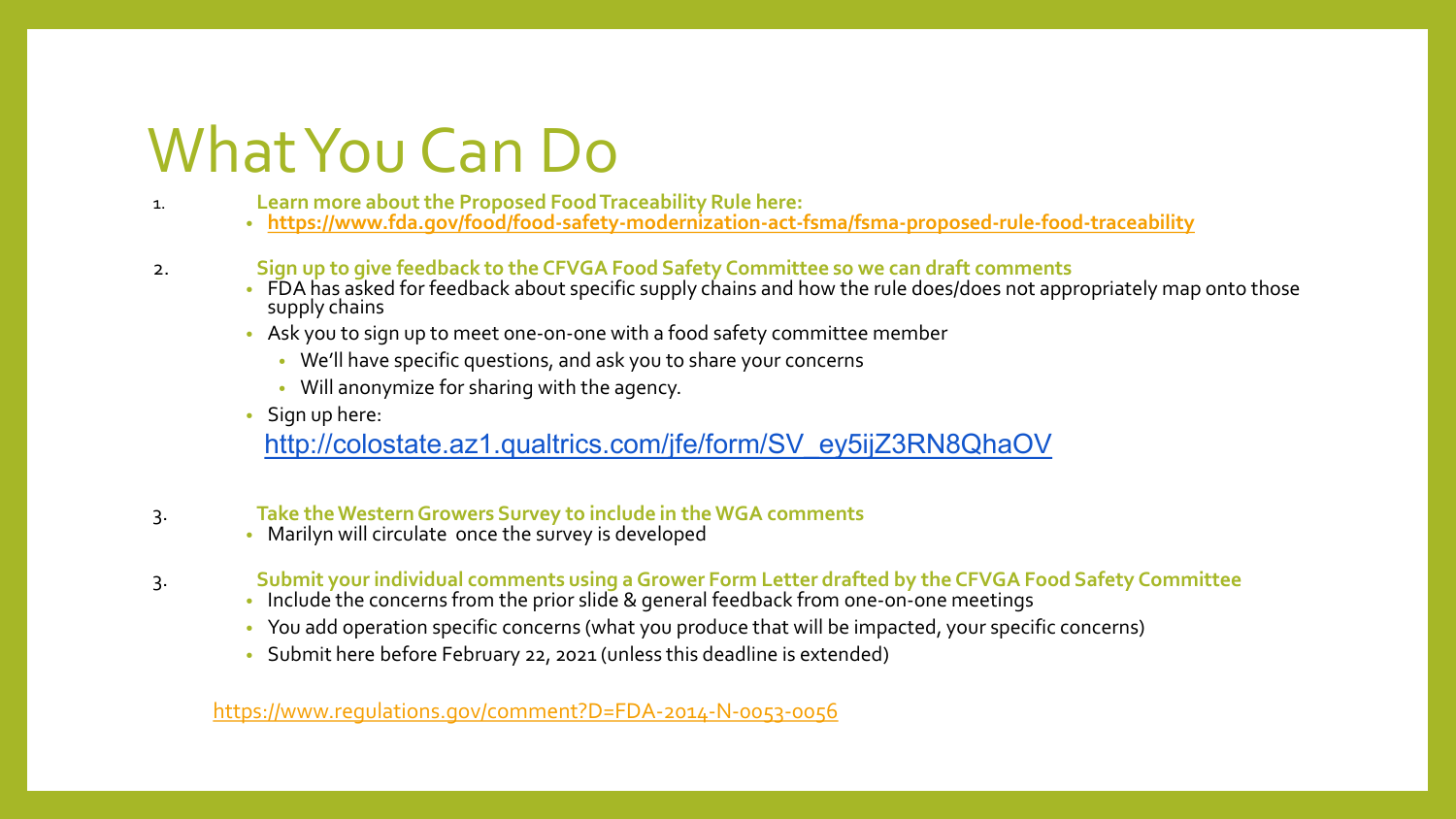

# **QUESTIONS?**

Please type into the Q&A box

Feel free to direct to me or any CFVGA Committee Member – We can all weigh in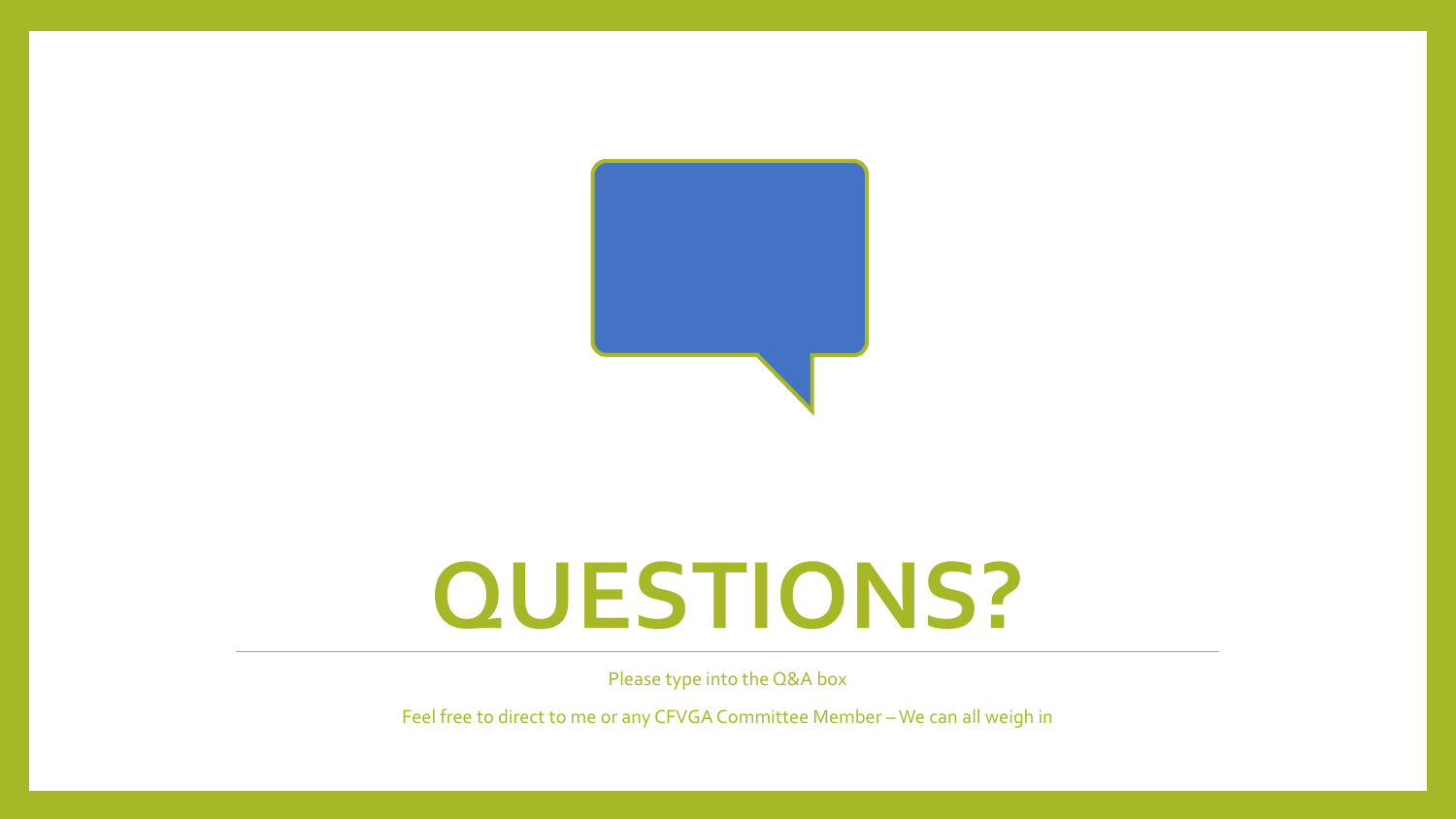

#### **BONUS SLIDES FOR FDA REGISTERED FOOD FACILITIES**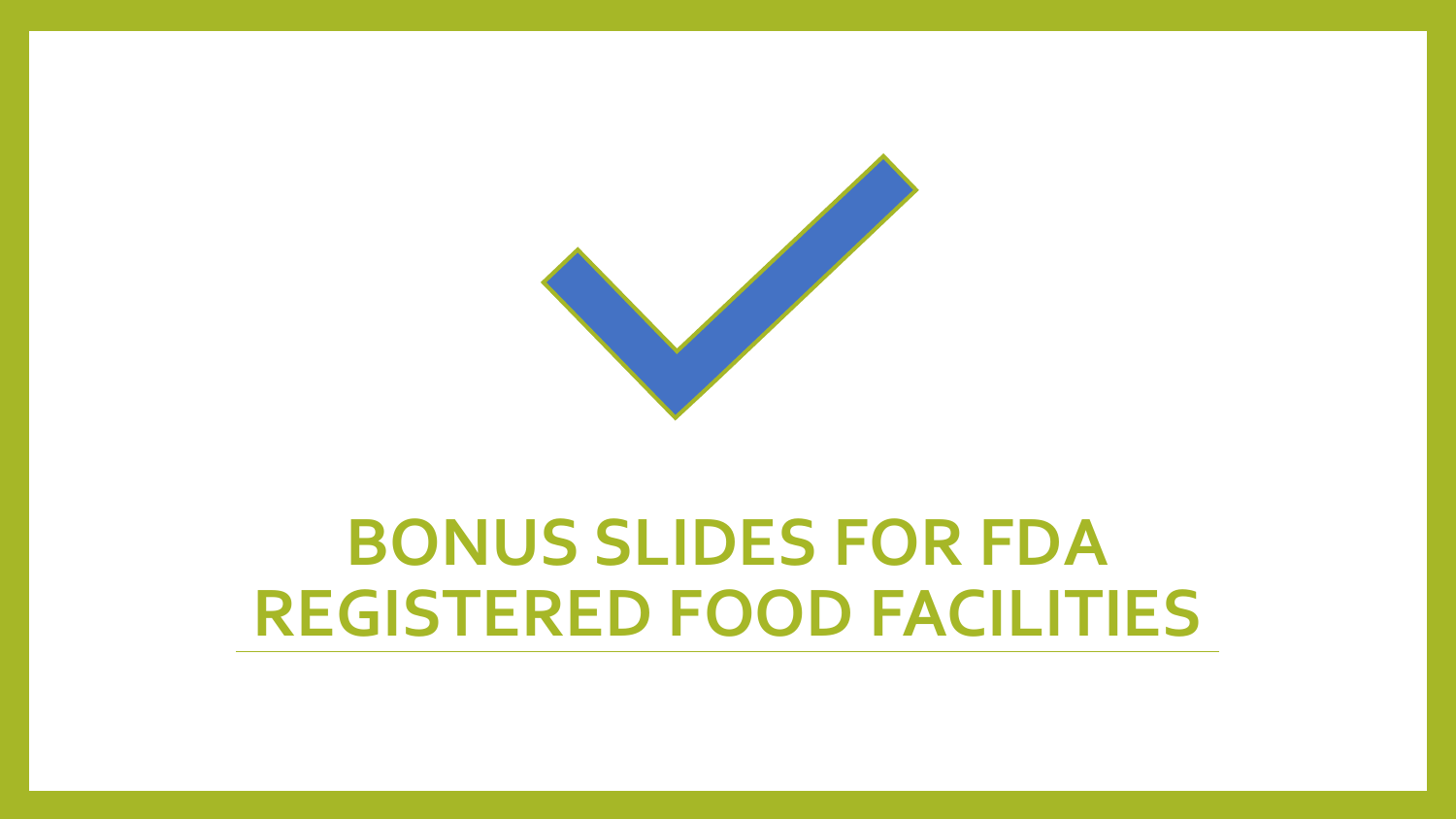## Food Facility CTEs – Receiving

#### **Receiving definition/example Key Data Elements**

Receiving (ALL persons receiving a listed food *other than consumers*)

#### EX:

--you are a registered food facility and you receive products from another farm

**-ALL receivers** -Location identifier & location description for immediate previous source -Entry number (if an imported food) -Location identifier & location description for where food received + date & time of receipt -Quantity & unit of measure of the food -Traceability product identifier -Location identifier & location description for the lot code generator -Reference record types and numbers where information is stored -Name of the transporter

#### -**ADDITIONAL requirements for "first receivers"**

- first non-farm entity to receive a listed food after grown/raised/harvested/caught

-Location identifier & location description of originator

-Business name, POC, phone of the harvester

-Location identifier & location description of cooling, date and time of cooling (if applicable)

-Location identifier & location description of packing, date and time of packing (if applicable)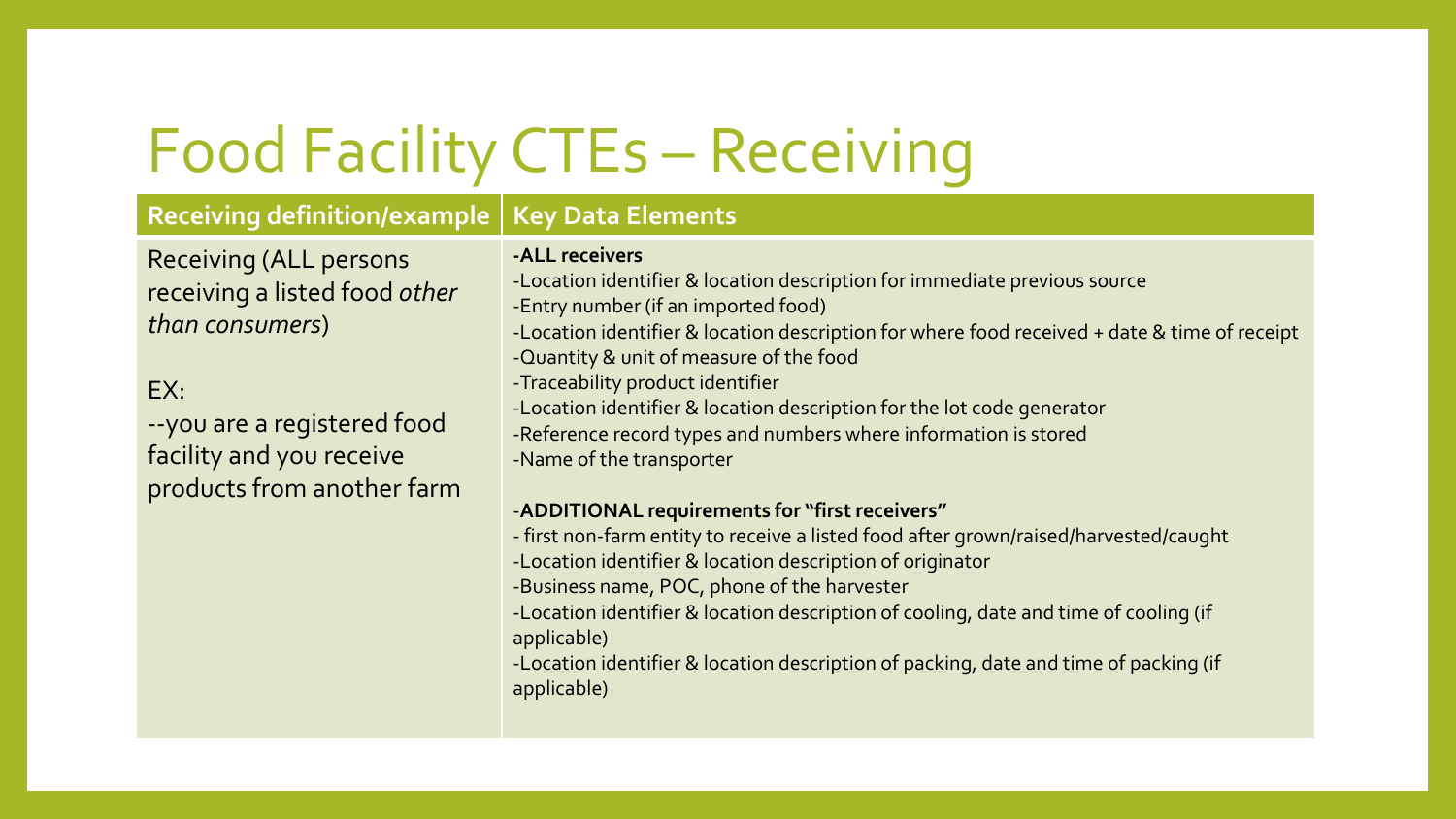## Food Facility CTEs – Creation

| <b>Creation definition/example</b>                 | <b>Key Data Elements</b>                                                                               |
|----------------------------------------------------|--------------------------------------------------------------------------------------------------------|
| You create a listed food from non-<br>listed foods | -Location identifier & location description where transformation<br>occurs AND date creation completed |
|                                                    | -traceability product identifier and traceability lot code of the                                      |
| Example: You chop onions,                          | created listed food                                                                                    |
| creating fresh cut onions                          | -Quantity and unit of measure of listed food produced                                                  |
|                                                    | Reference record types and numbers where information is stored                                         |
| Onions are not FTL produce, but                    |                                                                                                        |
| ALL fresh cut produce is a listed                  |                                                                                                        |
| food                                               |                                                                                                        |
|                                                    |                                                                                                        |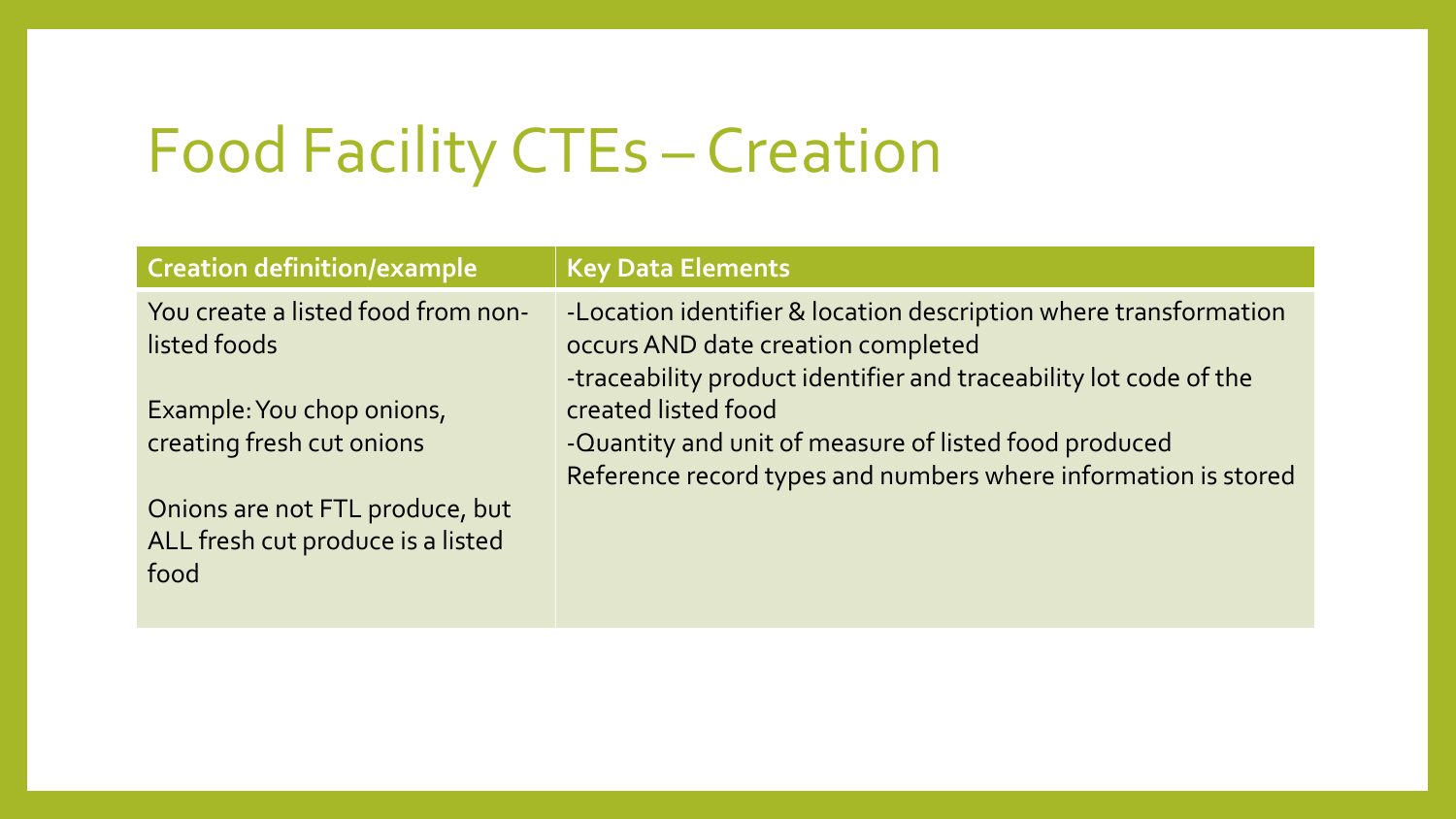#### Food Facility CTEs - Transformation

| <b>Transformation</b><br><b>Definition/Examples</b>                               | <b>Key Data Elements</b>                                                                                                                                                    |
|-----------------------------------------------------------------------------------|-----------------------------------------------------------------------------------------------------------------------------------------------------------------------------|
| You create a new listed food from<br>another listed food                          | -Location identifier & location description where transformation<br>occurs AND date creation completed<br>-traceability product identifier and traceability lot code of the |
| Example: You chop leafy greens to<br>make a salad mix                             | created listed food<br>-Quantity and unit of measure of listed food produced<br>Reference record types and numbers where information is stored                              |
| Leafy greens are listed produce,<br>and all fresh cut produce is a listed<br>food |                                                                                                                                                                             |